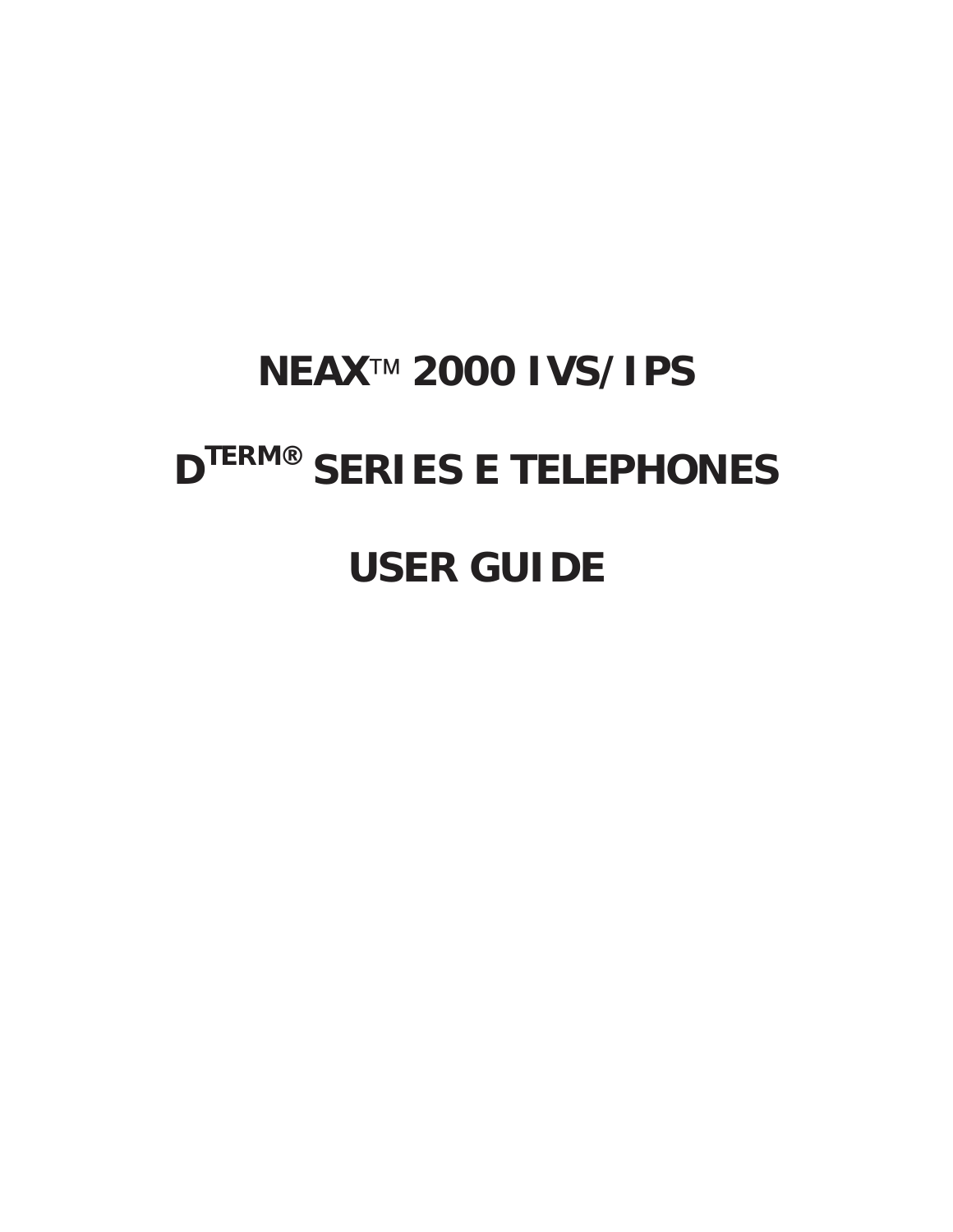# DTERM SERIES E TELEPHONES

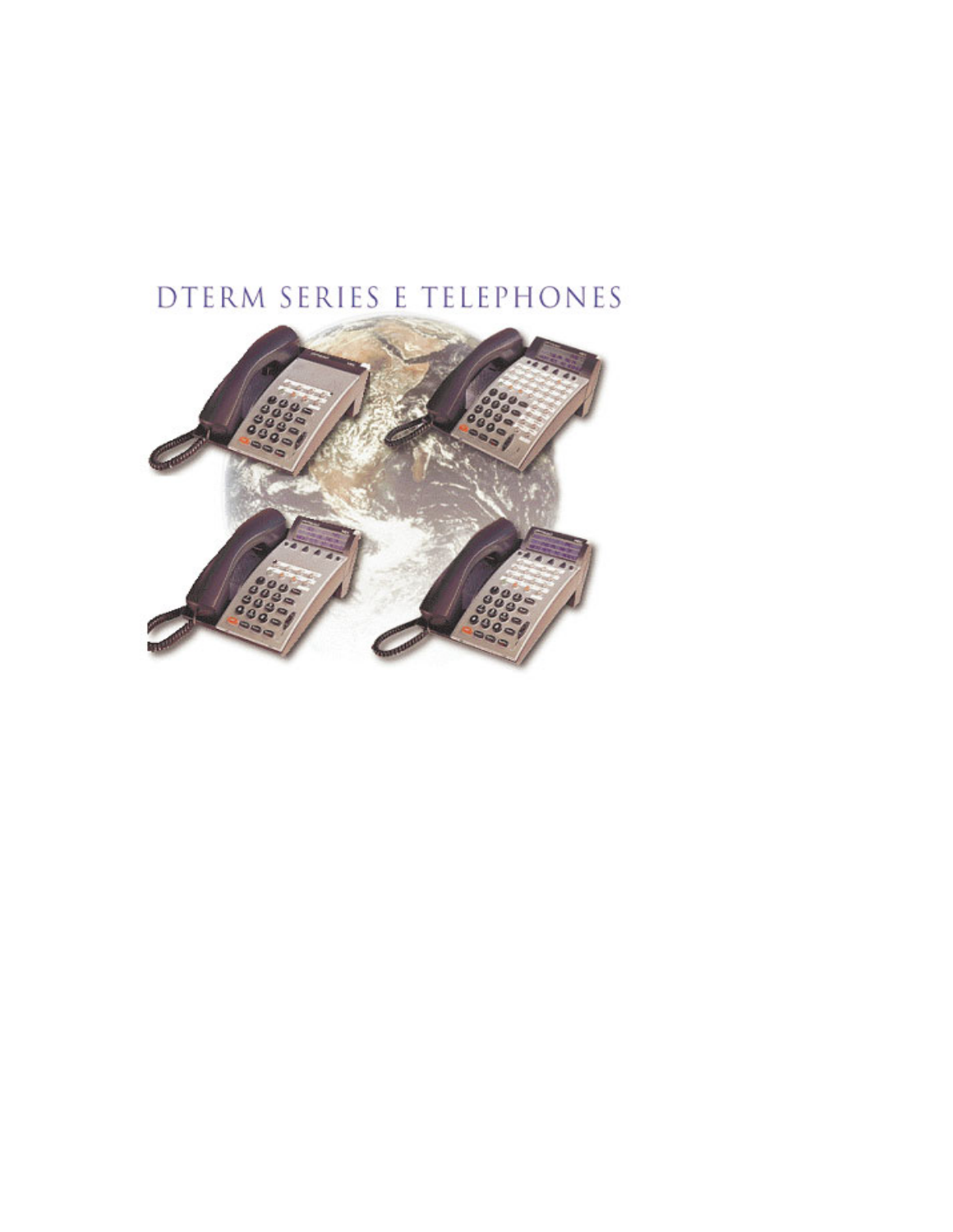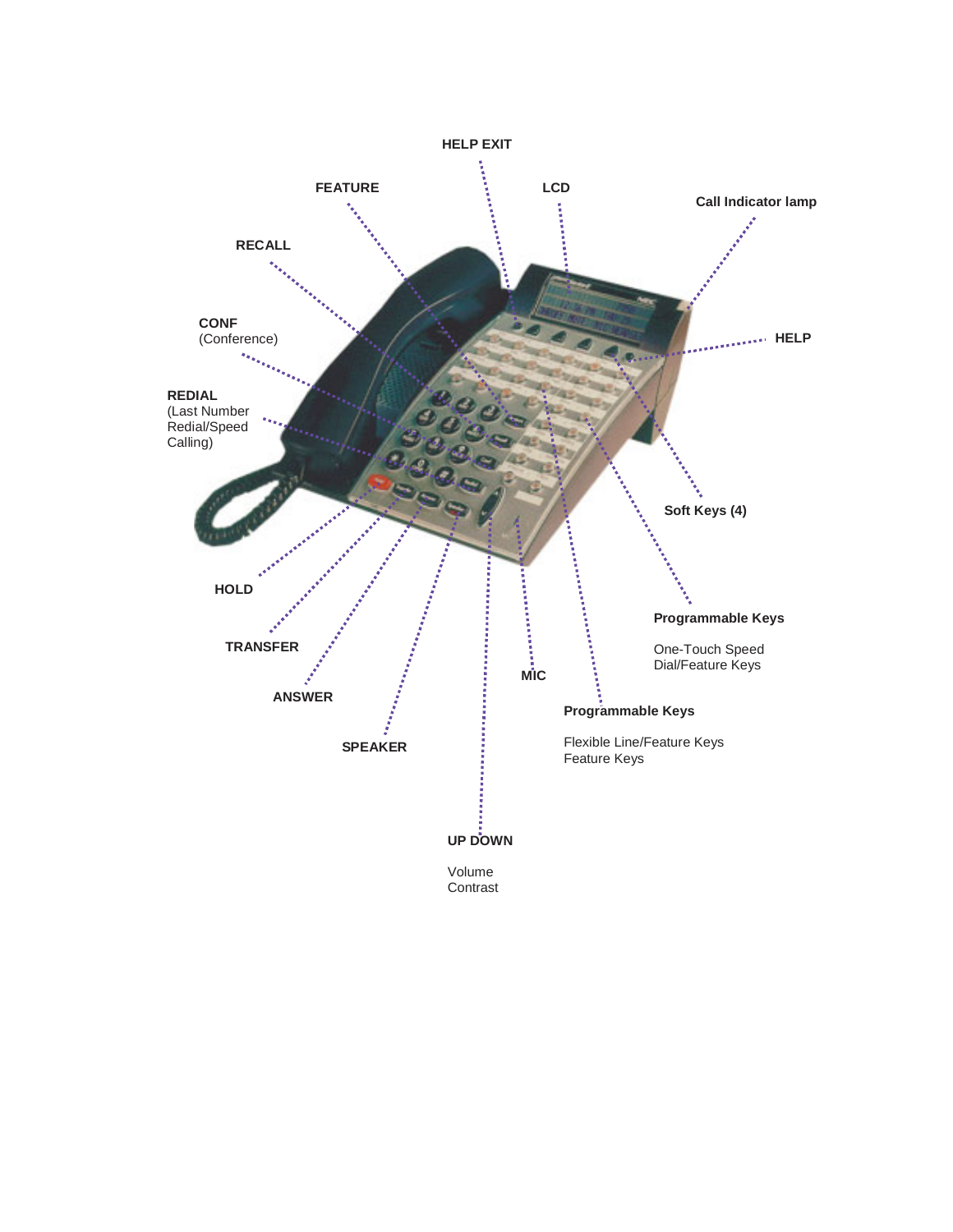## TABLE OF CONTENTS

| TO ORIGINATE AN OUTSIDE CALL VIA EXTENSION LINE KEY  11       |  |
|---------------------------------------------------------------|--|
|                                                               |  |
|                                                               |  |
|                                                               |  |
|                                                               |  |
| TO ORIGINATE A CALL USING SPEED CALLING (INDIVIDUAL/GROUP) 12 |  |
|                                                               |  |
|                                                               |  |
|                                                               |  |
|                                                               |  |
|                                                               |  |
|                                                               |  |
|                                                               |  |
|                                                               |  |
|                                                               |  |
|                                                               |  |
|                                                               |  |
|                                                               |  |
|                                                               |  |
|                                                               |  |
|                                                               |  |
|                                                               |  |
|                                                               |  |
|                                                               |  |
|                                                               |  |
|                                                               |  |
|                                                               |  |
|                                                               |  |
|                                                               |  |
|                                                               |  |
|                                                               |  |
|                                                               |  |
|                                                               |  |
|                                                               |  |
|                                                               |  |
|                                                               |  |
|                                                               |  |
|                                                               |  |
|                                                               |  |
|                                                               |  |
|                                                               |  |
|                                                               |  |
|                                                               |  |
|                                                               |  |
|                                                               |  |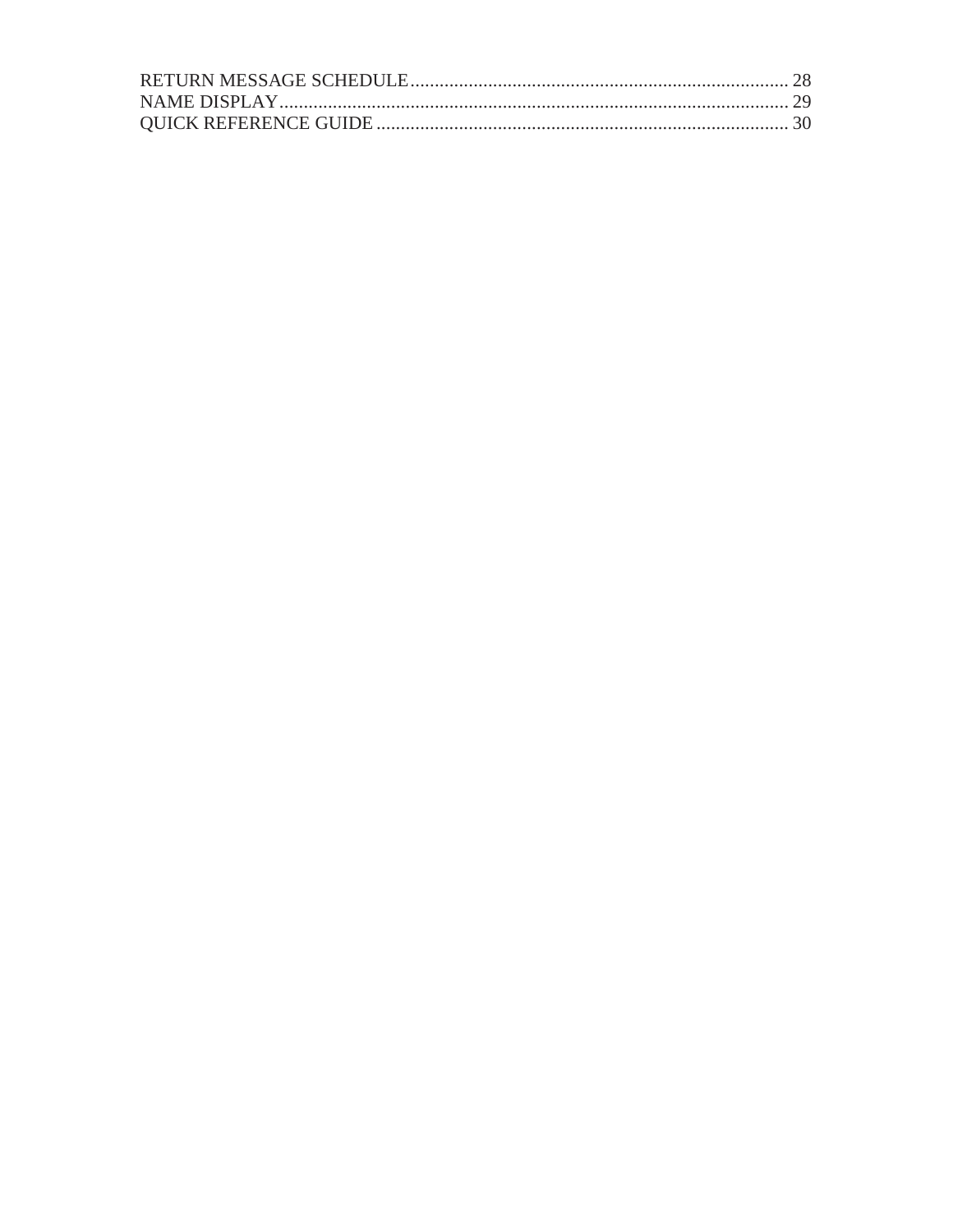## **KEYS AND LAMPS**

#### **Function Keys**

## **Hold**

Press key to place an internal or external call on hold.

## **Transfer**

Allows the station user to transfer established calls to another station, without attendant assistance.

#### **Speaker**

Controls the built-in speaker which can be used for Hands Free dialing/monitoring. LED on key lights when key is active.

#### **Answer**

When LED on this key is lighted, press key to answer a waiting call.

#### **Redial**

Press key to activate redial feature. Press redial and scroll back through numbers that have been dialed. Until the desired number is displayed. Press the \* key to activate dialing.

## **Conf (Conference)**

Press key to establish a three-way conversation. LED on key lights when key is active.

## **Recall**

Press key to terminate established call and resieze internal dial tone.

#### **Feature**

Used to activate terminal setup functions and to program One-Touch Speed Dial/Feature Keys.

## **UP/DOWN**

Used to adjust LCD contrast, speaker/receiver volume, and ringer volume.

♦ **LCD Contrast:**

Press up or down key while idle.

- ♦ **Speaker/Receiver Volume:** Press up or down key during conversation.
- ♦ **Ringer Volume:** Press up or down key during ringing.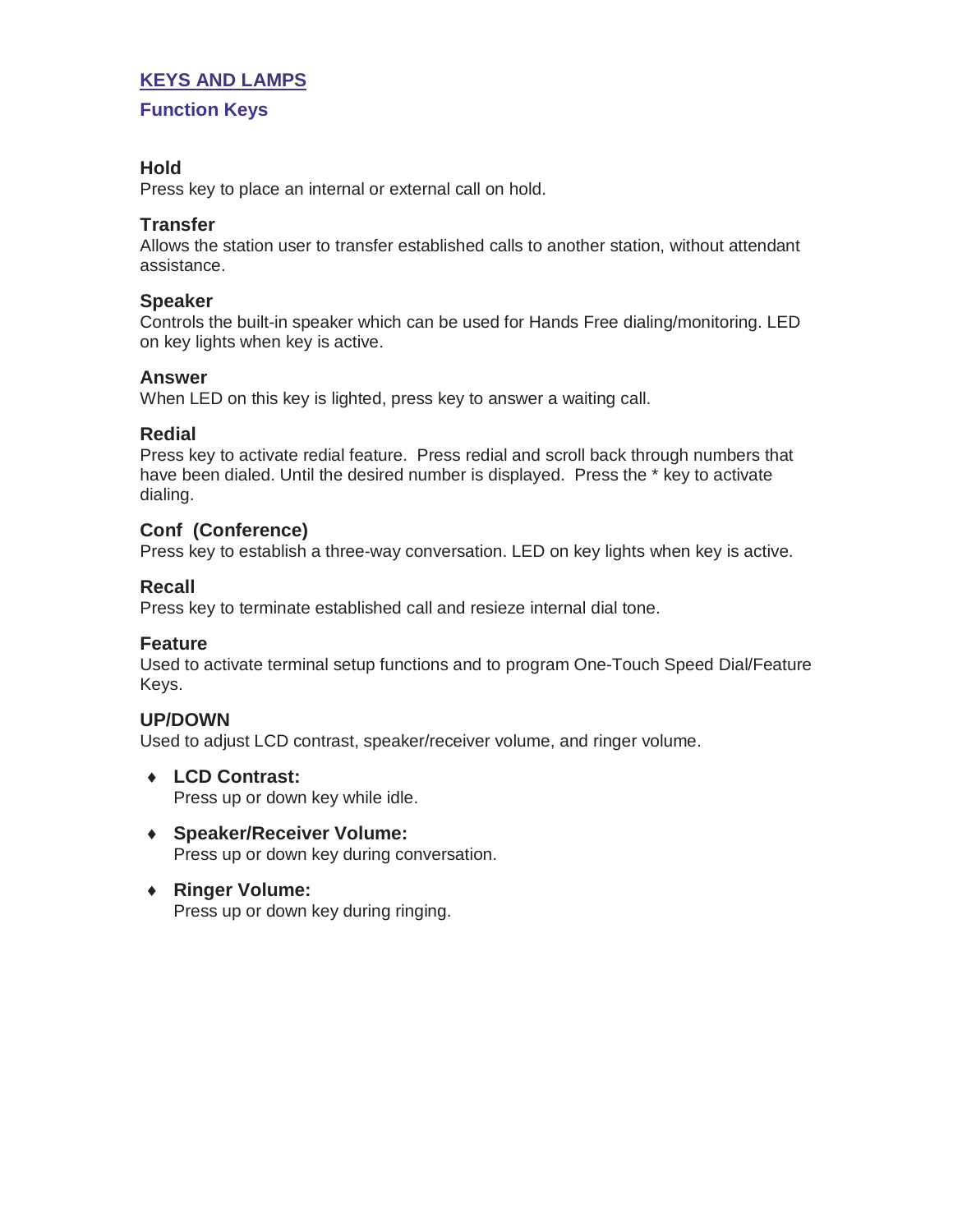## **Programmable Keys**

These are examples of Dterm® features available by pressing the programmable keys. Some features may be programmed by the user. Keys must be programmed by the telephone system administrator.

#### **AICM**

Press key to activate Automatic Intercom.

## **CB (Call Back)**

Press key to activate.

## **DICM**

Press key to activate Dial Intercom.

## **DND (Do Not Disturb)**

Press key to activate or cancel Privacy feature.

## **FD-A (Call Forwarding- All Calls)**

Press key to activate or cancel Call Forwarding - All Calls feature.

## **FD-B (Call Forwarding- Busy)**

Press key to activate, verify, or cancel Call Forwarding - Busy feature.

## **FD-N (Call Fowarding- No Answer)**

Press key to activate, verify, or cancel Call Forwarding - No Answer feature.

## **FD-DS (Call Fowarding- Destination Set)**

Press key to activate, Call Forwarding - Destination.

## **FD-DC (Call Fowarding- Destination Cancel)**

Press key to deactivate, Call Forwarding - Destination.

## **MICM**

Press key to activate Manual Intercom.

## **S&R (Save and Repeat)**

Press key to store a number or redial a stored number.

## **SECONDARY APPEARANCE (Sub line)**

A programmable extra extension key, other than Primary extension. Press key to see status of extra extension.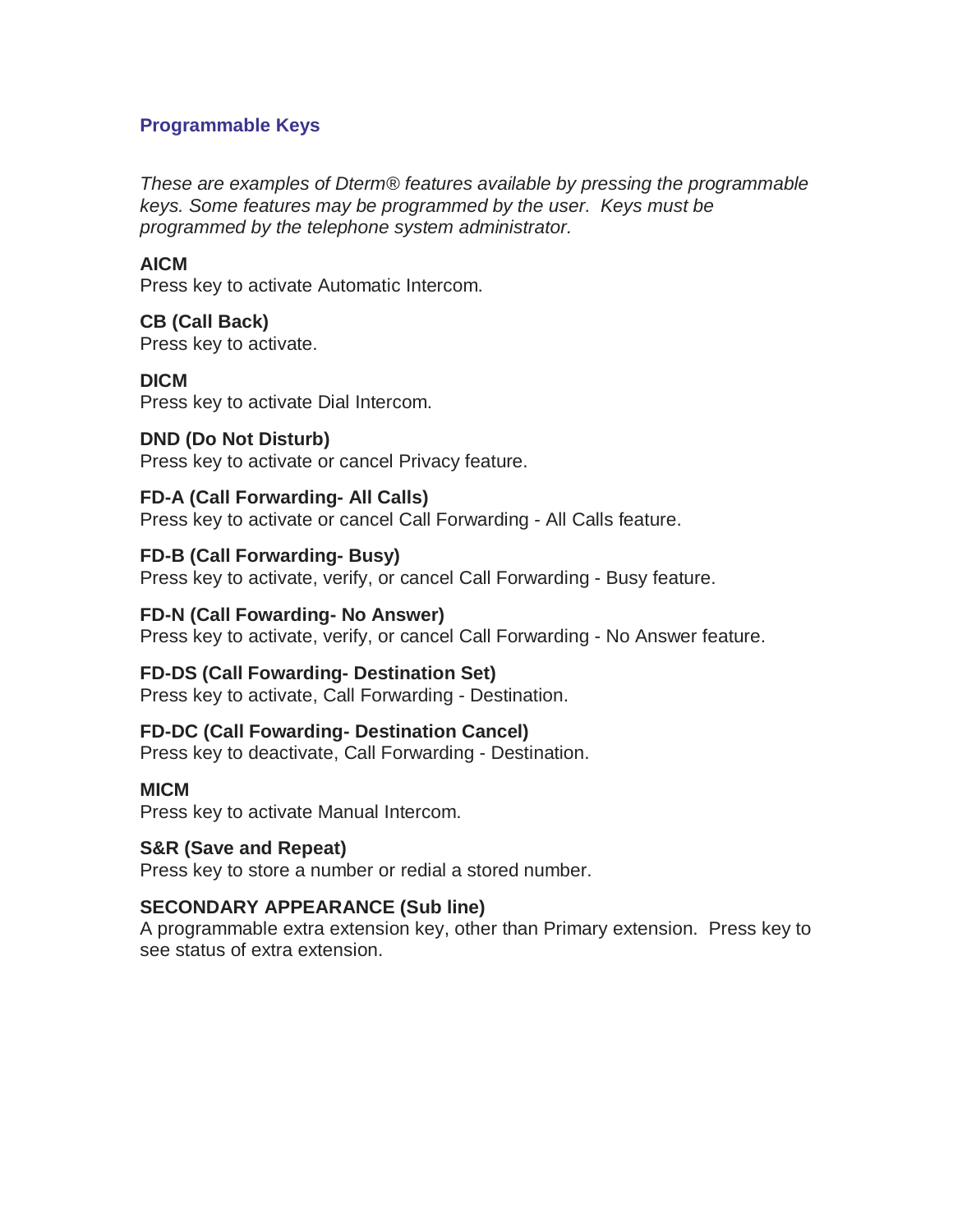## **Soft Keys (Factory Assigned Features)**

#### **Headset**

Press the Soft Key below "Headset" to activate or deactivate Headset operation.

## **MIC (Microphone)**

Press the Soft key below "Mic" to activate or de-activate Headset operation. The Mic LED will illuminate when Mic is on.

## **Help**

Press the Help Key. Press desired Soft Key for helpful information about that key.

## **Exit**

Press the Exit Key to exit the Help program.

## **OHROFF (Off Hook Ringing Off)**

It will disable ringing on this phone while in use.

## **OHR-ON (Off Hook Ringing On)**

It will allow ringing on this telephone while in use.



## **To Use Soft Keys**

Four soft keys are indicated in the LCD According to the status of the Multiline Terminal.

- ♦ Press the SCROLL (>>>>) key to scroll the desired key if there are other functions available.
- ♦ Press a desired key under the indicated 4 Soft Keys on the LCD.
- ♦ The service feature of the pressed Soft Key is operated.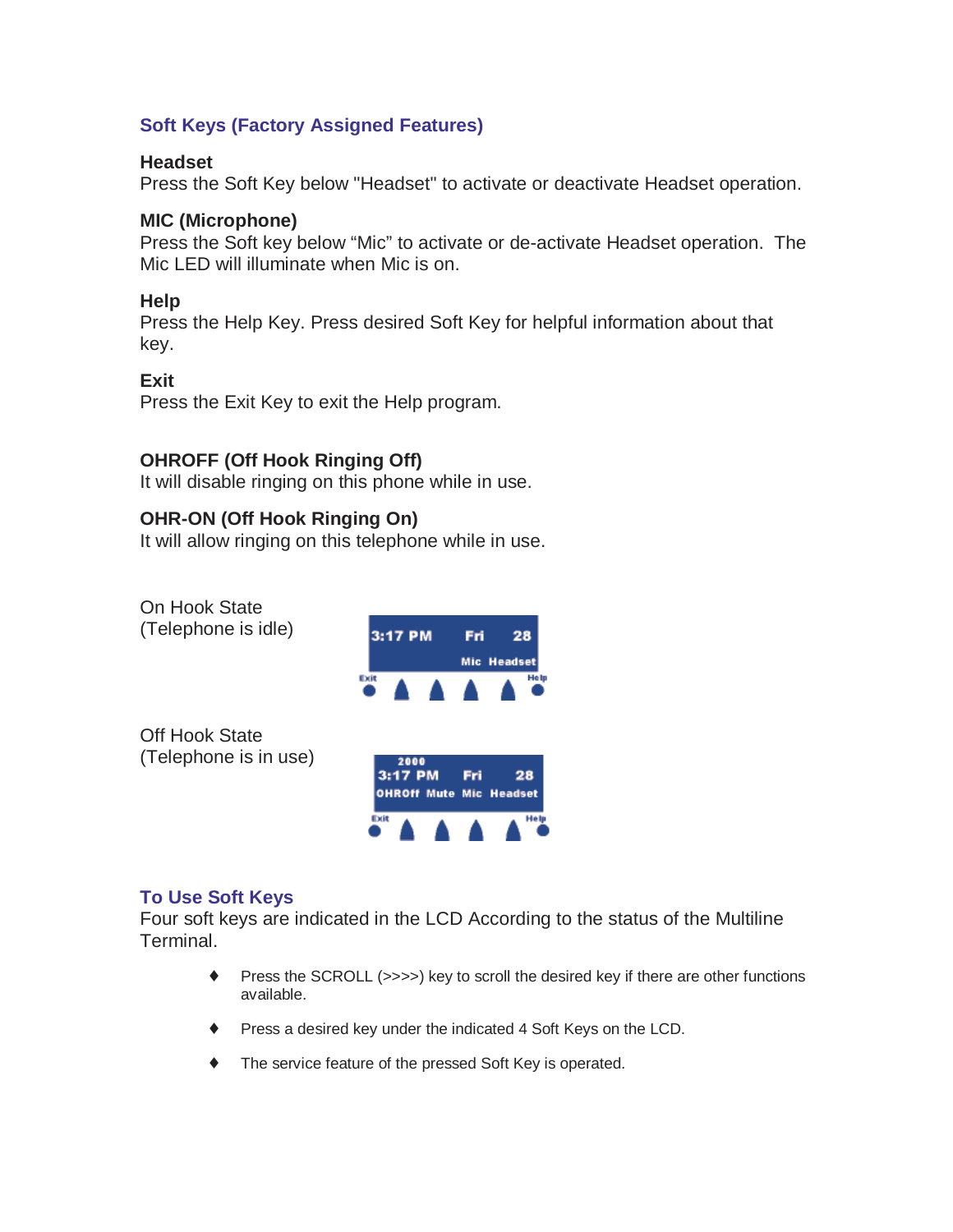## **To Use The Help Key**

- ♦ Press the HELP key and the Soft Key.
- ♦ Explanation of the pressed Soft Key is indicated on the LCD.
- ♦ Press the EXIT key to leave Help.

## **Lamps**

#### **Call Indicator Lamp**

Lamp at top corner of  $D<sup>term</sup>$  Display flashes when a call terminates to the terminal. Lamp lights steadily when a message has been left.

## **LCD**

Liquid Crystal Diode (LCD) display provides  $D^{term}$  activity information plus date, time and Soft Key operation.

## **LED**

Some function keys have a built-in Light Emitting Diode (LED) that lights or flashes according to the activity of that function key.

#### **MIC (Microphone) Lamp**

Lamp displays the status of the built-in microphone used for hands free operation.

## **Feature Key Activities**

**Feature + 1** = Turns microphone on or off. **Feature + 3 = Selects ringer tone. Feature + 4** = Adjusts transmission/receiving volume. **Feature + 0** = Activates ringer. (dependent on Systems Programming.)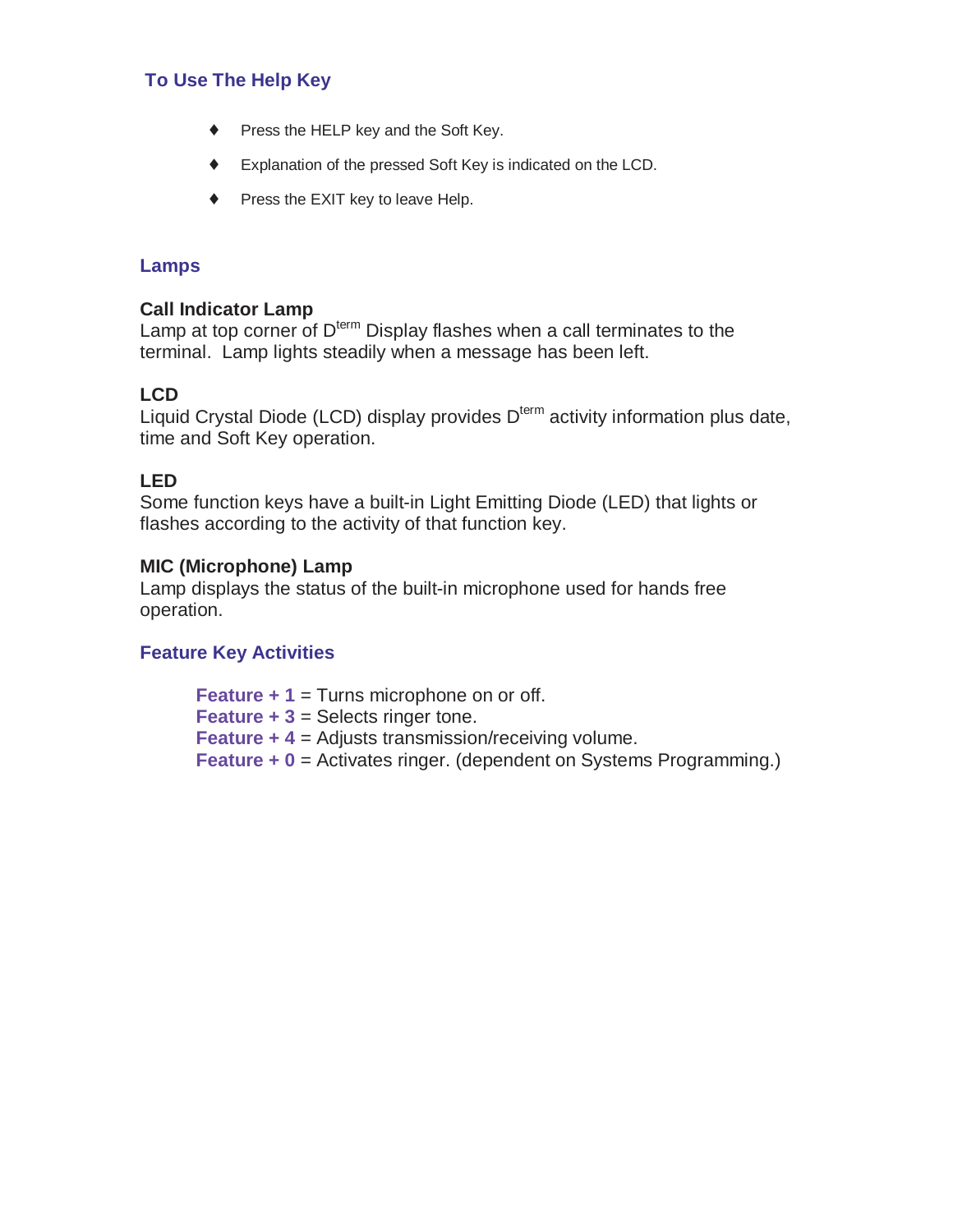#### **TERMINAL SETUP WITH THE FEATURE KEY**

#### **Microphone On/Off**

The MIC lamp shows the status of the built-in microphone.

To change microphone status:

• Press Soft Key associated with the MIC Display or press **Feature** and **1**.

#### **To select ringer tone**

The Dterm Series E has 3 ringer tones that you can select.

• Press **Feature** and **3**. The LCD displays the selected tone number (n=1 ~ 3).

| Tone No. | Frequency/Modulation     |
|----------|--------------------------|
|          | 480+606Hz,               |
|          | 16Hz Modulating Signal   |
| 2        | 480+606Hz,               |
|          | 8Hz Modulating Signal    |
| 3        | 1285+1024Hz, 16Hz        |
|          | <b>Modulating Signal</b> |

#### **To adjust ringer tone**

NOTE: Access to feature is based on data assignment.

- Press Feature and 0. Ringer activates.
- Press 3. The LCD displays the selected tone number  $(n=1-3)$ .
- Press 3. Next tone is selected.

#### **To preset ringer volume**

NOTE: Access to feature is based on data assignment.

- Press Feature and 0. Ringer activates.
- Press  $\blacktriangledown$  down or  $\blacktriangle$  up Key. Ringer volume decreases or increases.
- Press Feature Key to stop ringing.

## **To adjust transmission/receiving volume (During valid call)**

- Press Feature and 4. The Transmit Volume increases.
- Press Feature and 4 again. Transmit Volume returns to normal.
- Press  $\blacktriangledown$  down or  $\blacktriangle$  up. Receive Volume decreases or increases.



#### **RINGER TONE** 'n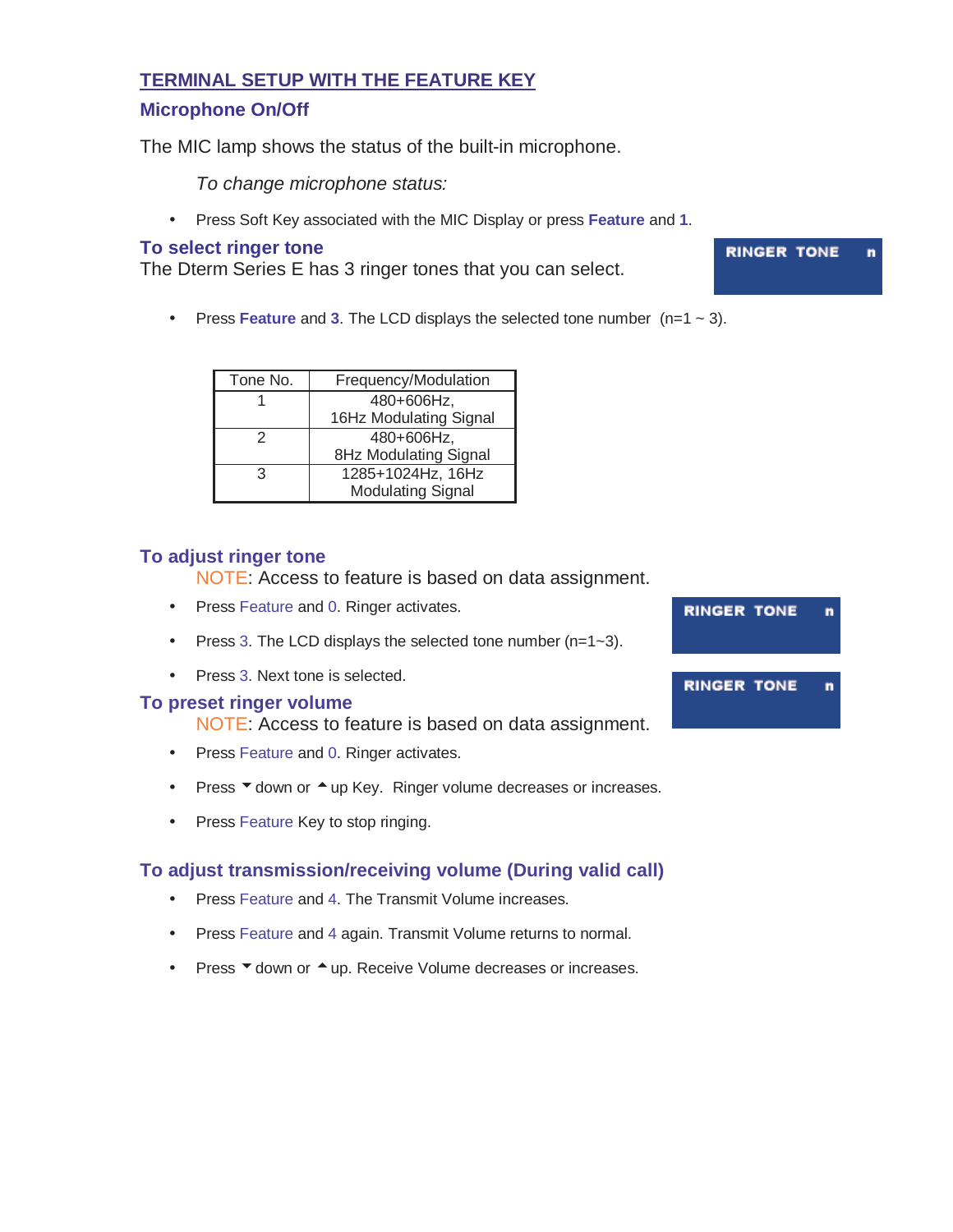## **TO ORIGINATE AN OUTSIDE CALL VIA EXTENSION LINE KEY**

- Lift handset or press Speaker key, receive dial tone.
- Dial the Central Office access code, e.g. 9.
- Dial desired telephone number.
- Use handset or MIC to converse.

## **TO ORIGINATE AN INTERNAL CALL**

- Lift handset or press Speaker key.
- Receive dial tone.
- Dial desired station number.
- Use handset or MIC to converse.

## **OUTSIDE LINE APPEARANCE**

#### **To originate:**

- Press the OUTSIDE LINE APPEARANCE feature key.
- Lift handset or press Speaker, receive Central Office or distant PBX dial tone.
- Dial the destination.

#### **To Answer:**

- Press the LINE APPEARANCE feature key (ringing and flashing LED alert user to incoming call.)
- Lift handset or press Speaker.
- Speak with incoming party.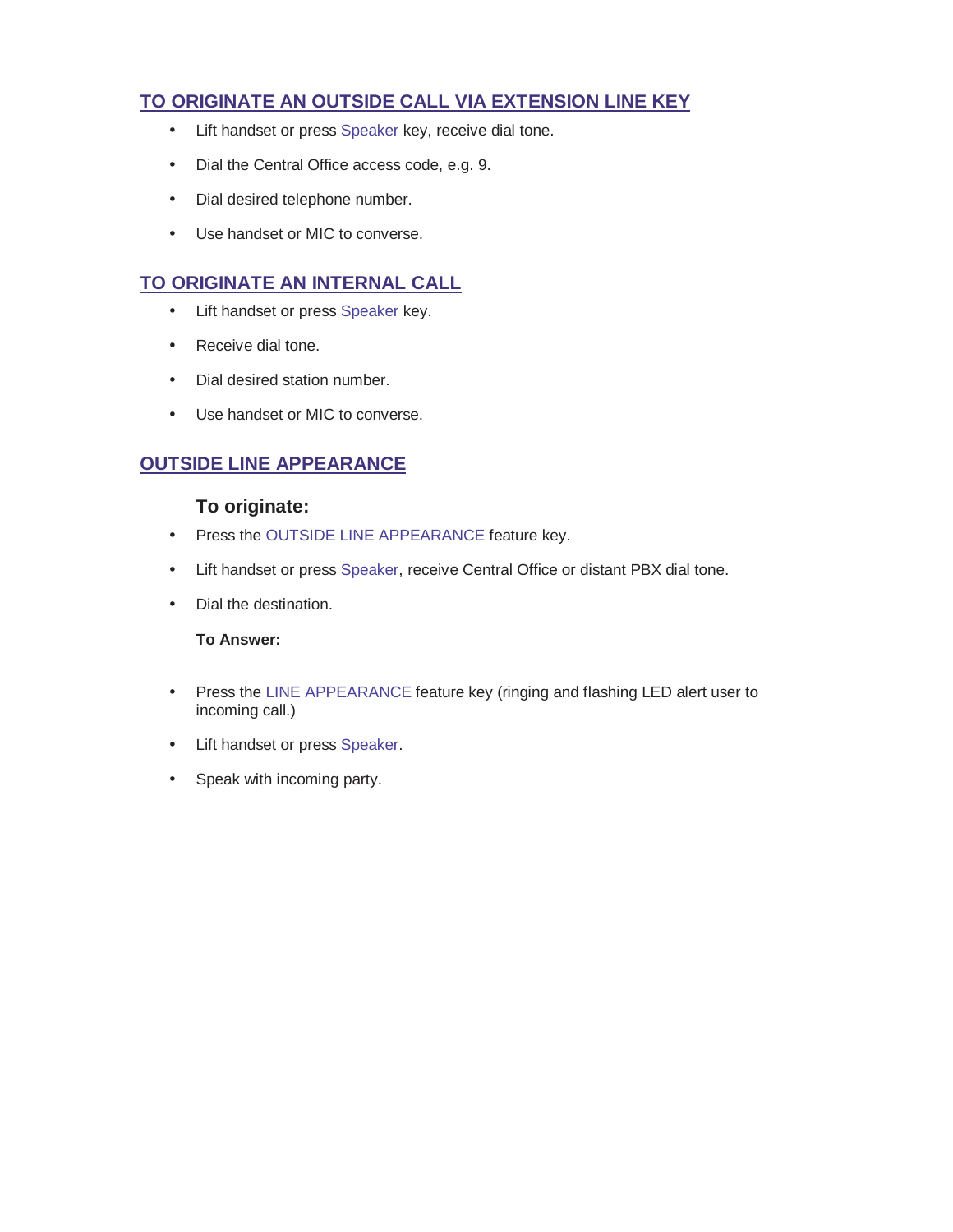## **TO ORIGINATE A CALL USING ONE-TOUCH BUTTONS**

#### NOTE: With DTP-32D

• Press desired Speed Call button, or press Speaker and Speed Call.

#### **To program:**

NOTE: Available only on Dterm stations with speed calling keys.)

- Press Conf button. Conf flashes
- Press desired One-Touch button, Speaker button LED lights steady.

**SET** (Time Display)

- Enter desired station number, feature code or outside access code and telephone number. Display indicates digits dialed.
- Press Conf again to save the number.

#### **To verify:**

- Press Conf button.
- Press desired One Touch button.
- Display indicates digits programmed.

**NOTE:** When a station number is programmed on a one touch button, the associated LED Light will light when that station is in use. (Available for 32D terminals only).

#### **AUTOMATIC IDLE RETURN**

- Press Speaker key. Receive dial tone.
- Dial desired number.
- **-- OR --**
- Press One Touch key.
- When called party answers, converse.
- When called party hangs up, your  $D^{term}$  automatically returns to idle.

## **TO ORIGINATE A CALL USING SPEED CALLING (INDIVIDUAL/GROUP)**

- Press the Redial button.
- Enter via dial pad the desired speed calling number (00-99).

**NOTE:** Access to feature is based on data assignment.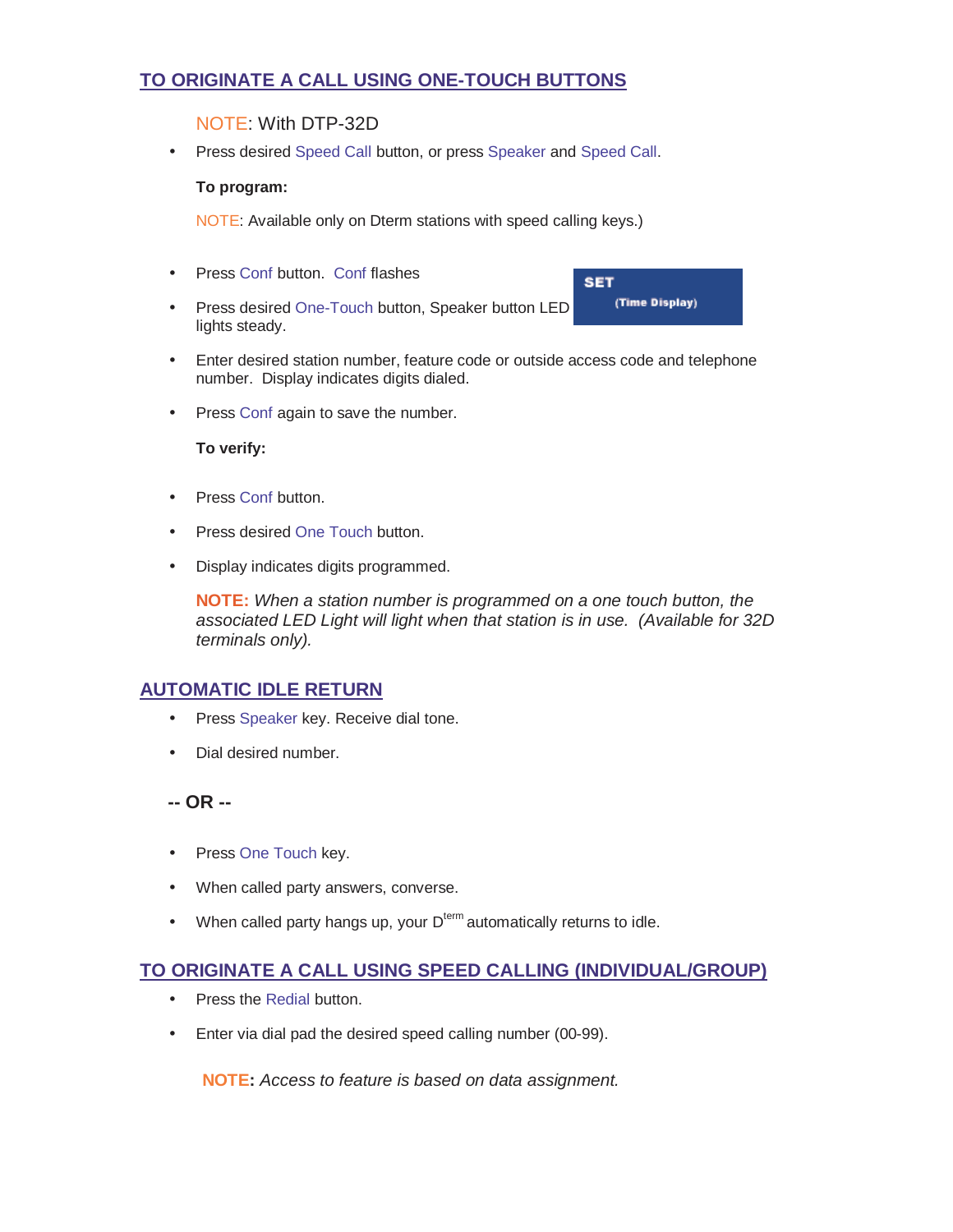## **ACCOUNT CODE**

#### **To Enter:**

- Lift handset or press Speaker, receive dial tone.
- Enter feature access code, receive service set tone.
- Enter Account Code (up to 10 digits).
- Receive dial tone and dial desired number.

#### **To Enter Account Code After Authorization Code:**

- Lift Handset or press Speaker, receive dial tone.
- Enter feature access code for Authorization Code, receive service set tone.
- Enter Authorization Code, receive second service set tone.
- Enter Account Code, receive dial tone, and dial desired number.

## **FORCED ACCOUNT CODE**

- Lift handset or press Speaker, receive dial tone.
- Enter feature access code, receive service set tone.
- Enter Forced Account Code (up to 10 digits), receive dial tone.

## **AUTHORIZATION CODE**

#### **To Enter Without Account Code:**

- Lift handset or press Speaker, receive dial tone.
- Enter feature access code, receive service set tone.
- Enter Authorization Code (up to 10 digits).
- Receive dial tone, dial desired number.

#### **VOICE FIRST/TONE FIRST**

- Allows incoming station calls to your  $D<sup>term</sup>$  to either ring or go to voice announcement.
- Press Speaker. Receive dial tone.
- Dial Voice/Tone access code, LED display shows current mode receives feature dial tone.
- Press \*, LED display shows mode change, receive feature set tone.

**NOTE**: Each time \* is pressed, you alternate between TONE and VOICE.

**TONE** (Time Display)

**VOICE** (Time Display)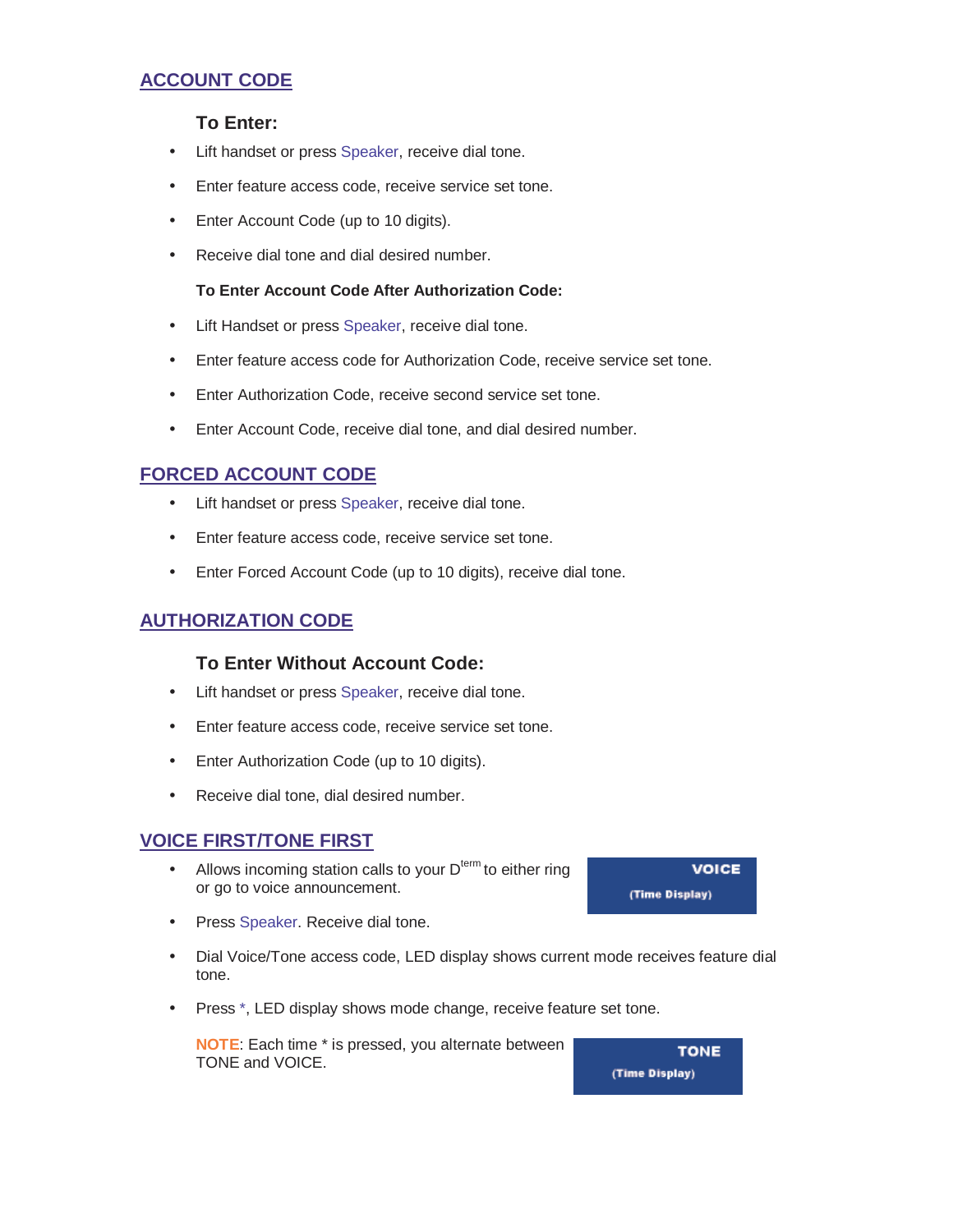## **ORIGINATING A VOICE CALL**

- Lift handset.
- Dial desired station number.
- Press Voice key or press 1.
- Speak to called party.

## **TO ANSWER A VOICE CALL HANDS FREE**

- Receive incoming Voice Call.
- Press MIC Key. LED lights.
- Respond hands-free.

**NOTE:** If privacy is required, lift handset.

## **AUTOMATIC INTERCOM**

**NOTE:** Access to feature is based on data assignment.

## **To initiate:**

- Lift handset or press Speaker key.
- Press AICM key.
- Tone burst is sent.

#### **To answer**

- AICM key flashes green indicating an incoming intercom call.
- Voice Call alert tone is heard.
- Press AICM, lift handset or press Speaker. LED lights solid green.

#### **Called party ICM** 2001 (Time Display)

#### **Calling party ICM** 201 (Time Display)

**VCL** 2000 (Time Display)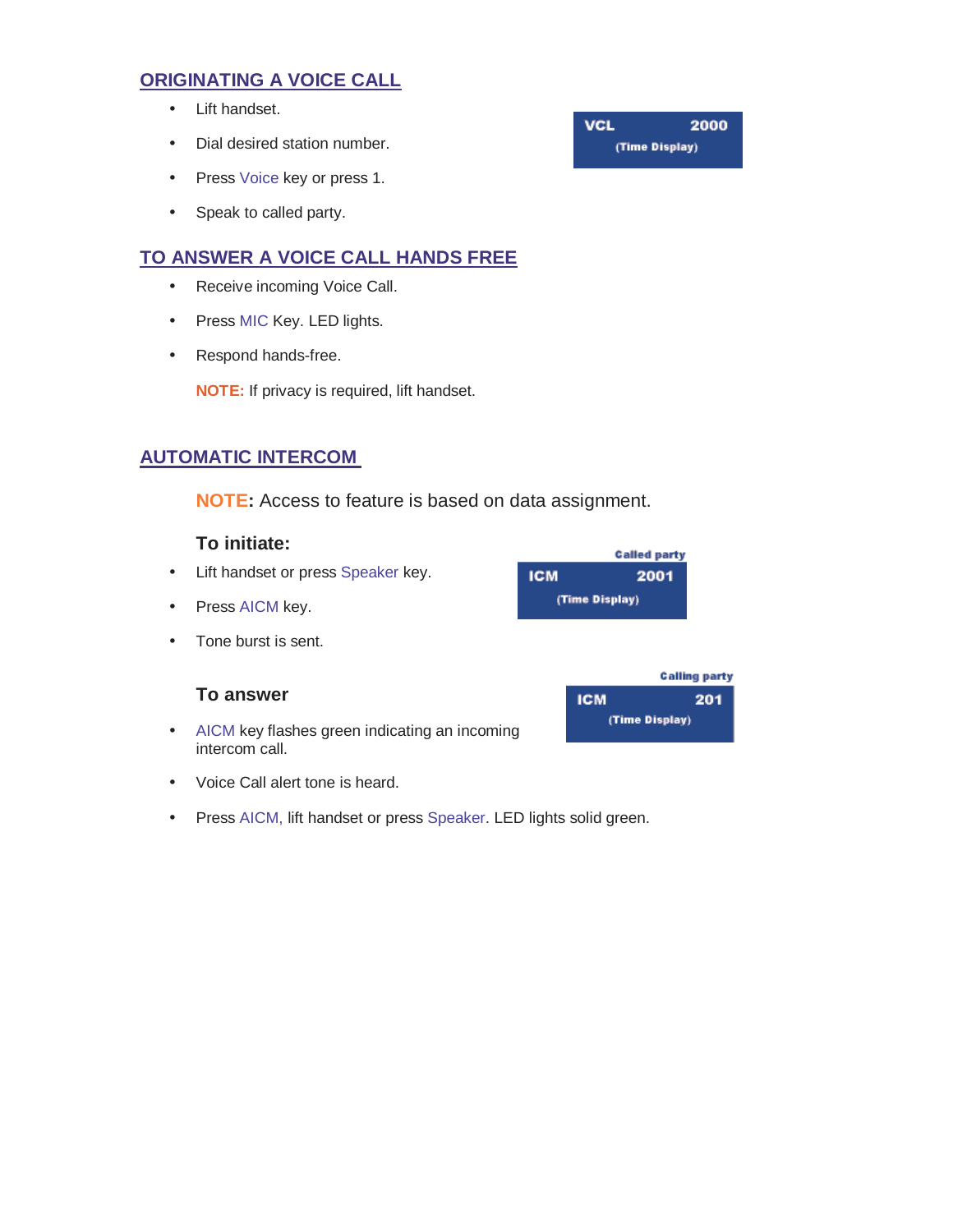## **MANUAL INTERCOM**

#### **ICM** 200 **To initiate:** (Time Display) • Lift handset or press Speaker, press MICM, ring back tone is heard.

• Each press of MICM key sends tone bursts.

#### **To answer**

- MICM key flashes, indicating an incoming call. Ring tone may also be heard.
- Press MICM.
- Lift handset or press Speaker, LED lights solid green.
- If called station is engaged in a non-intercom call, the station may press MICM after placing original caller on hold (with Hold key).

## **DIAL INTERCOM**

#### **To initiate:**

- Lift handset or press Speaker key.
- Press DICM key.
- Dial desired intercom station number (0-9). Tone burst is sent. (Press 1 to change to ring tone signal.

#### **To answer**

- DICM LED flashes, indicating an incoming intercom call. Tone burst or ring tone is heard.
- Press DICM.
- Lift handset or press Speaker. LCD shows solid green.

#### **DIAL BY NAME USING SYSTEM SPEED DIALING**

#### **To initiate:**

- Press the SYS soft key.
- Enter up to the first four characters of a name using the keypad.
- Press the UP or DOWN key to start the search.
- The name and the number are shown on the LCD. If more than one name matches the letters entered, scroll through the matches with the UP or DOWN soft key.
- If no matches are founds, the first System Speed Dial buffer will be displayed.
- Press the Speaker key, or selecting a Line/Trunk key to dial the selected number.

|            | <b>Calling party</b> |
|------------|----------------------|
| <b>ICM</b> | 201                  |
|            | (Time Display)       |

**Called party**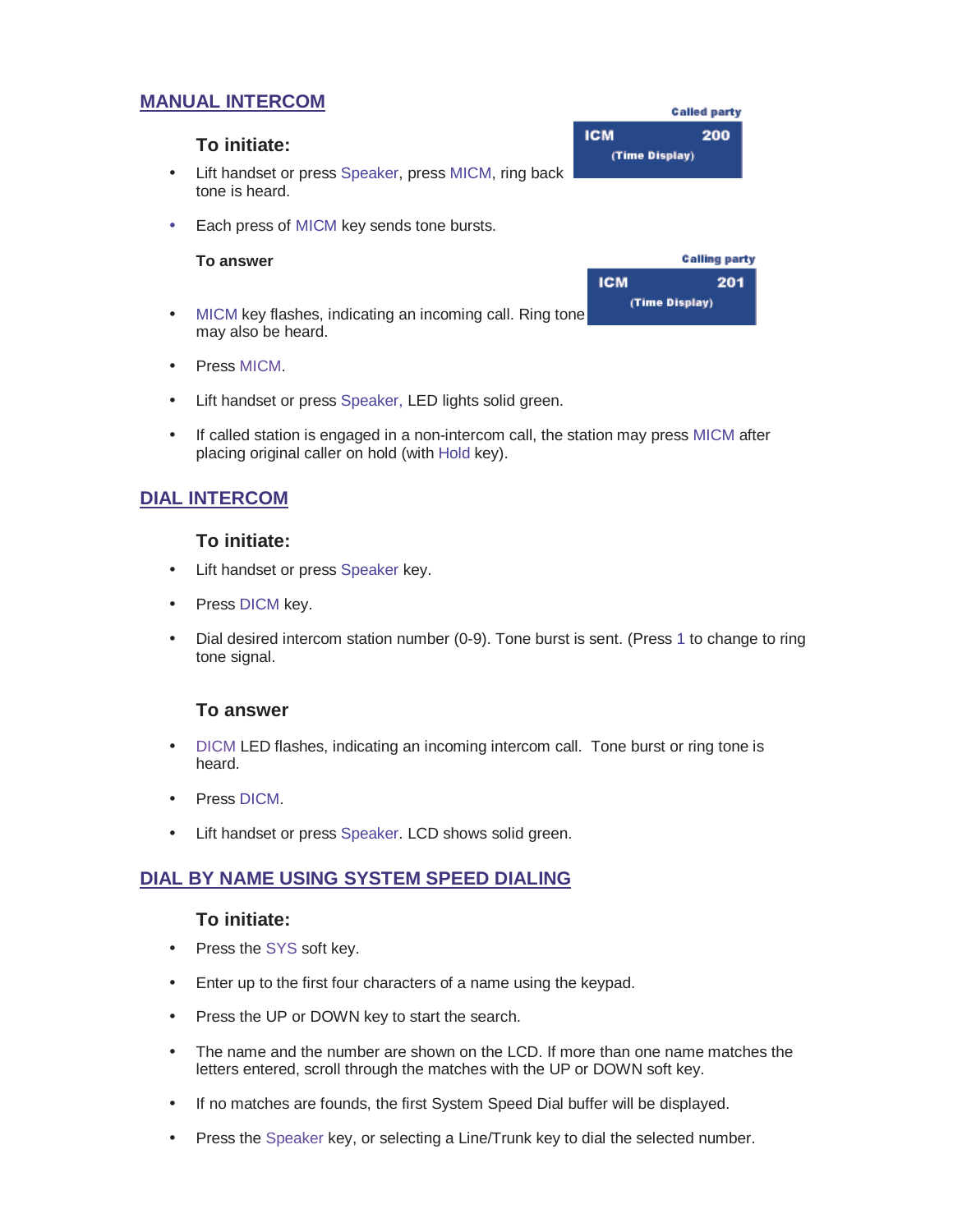## **TO PLACE A CALL ON HOLD**

• Press Hold. Held line wink flashes.

**NOTE:** If held line appears on other Dterm stations, the associated LED flashes red slowly.

#### **To retrieve:**

- Lift handset or press Speaker.
- Press held line. Use handset to converse.

**NOTE:** Any station with this line appearance can retrieve the call.

#### **If unanswered**

- After preprogrammed time, Automatic Recall is initiated.
- Visual and audible signal (rapid flash and ring burst) is sent to station that placed call on hold.

**NOTE:** Hold shows as a flashing green LED on your phone. The same line on other phones shows as a flashing red LED. Recall shows as a flashing green LED on your phone and flashing red LED on other phones with the same line.

## **TO PLACE A CALL ON EXCLUSIVE HOLD**

• Press Hold twice. Line appearance indicates interrupted wink. **NOTE:** If held line appears on other Dterm stations, LED remains steadily lit red. **To retrieve**

|                | <b>Held station</b><br>number |  |
|----------------|-------------------------------|--|
| EHD            | 2001                          |  |
| (Time Display) |                               |  |
|                |                               |  |

- Lift handset or press Speaker.
- Press held line. Use handset to converse.

**NOTE:** Only Dterm that set Exclusive Hold option can retrieve the call.

#### **If unanswered**

- After preprogrammed time, Automatic Recall is initiated.
- Visual and audible signal (rapid flash and ring burst) is sent to station which placed call on Exclusive Hold. Recall shows as a flashing green LED on your phone, and solid red on other phones with same line.

**NOTE:** Exclusive Hold excludes any other phone from picking up your held call. Exclusive Hold shows as a flashing green LED on your phone. The same line on other phones appears as a solid red LED.

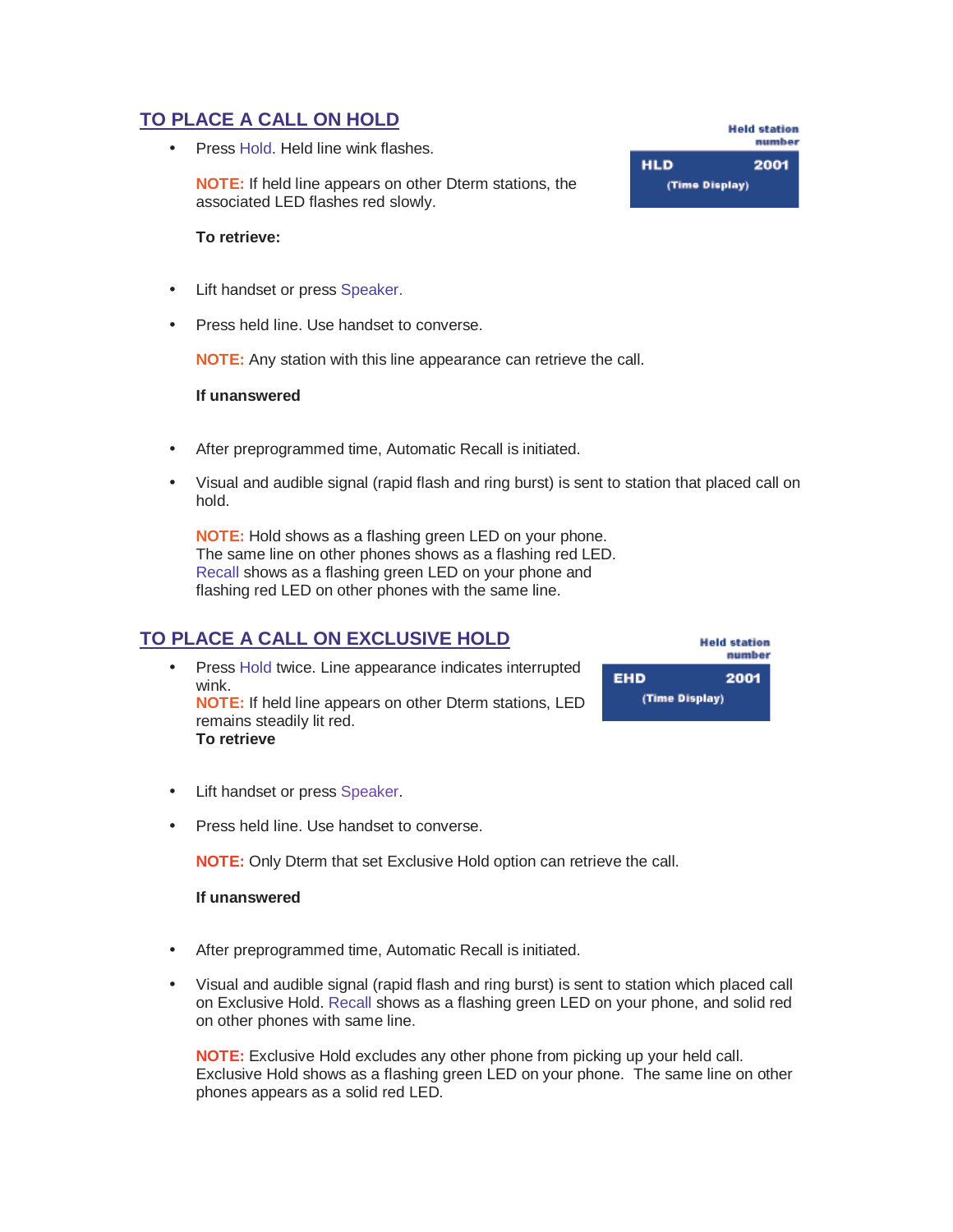## **TO PLACE A CALL ON REMOTE HOLD**

#### **To initiate:**

- While in conversation with Station/Trunk Party
- Press the TRANSFER key. Receive interrupted dial tone
- Dial destination station's extension.
- Receive ring back tone.
- Press the Hold key. (Call is placed on hold at the destinations station's extension)
- Hang up.

#### **To retrieve at destination:**

- Lift handset or press Speaker.
- Press line on hold. Use handset to converse.

**NOTE:** Any station with the destination line appearance can retrieve the call.

#### **To retrieve from phone without destination line appearance:**

- Lift handset or press Speaker
- Dial Access Code for Direct Call Pick-Up
- Dial destination station's extension
- Use handset to converse

## **TO TRANSFER A CALL**

- After conversing, ask party to hold.
- Press Transfer key. Receive interrupted dial tone.
- Dial destination station's extension, hang up or wait for answer.



(Time Display)

## **CONFERENCE**

- With call in progress, ask party to hold.
- Press Transfer, receive interrupted dial tone.
- Dial desired number.
- After call is answered, press Conf. Conf LED lights.
- Three-way conference is established.
- If one party hangs up, other two remain connected. Conf LED goes out.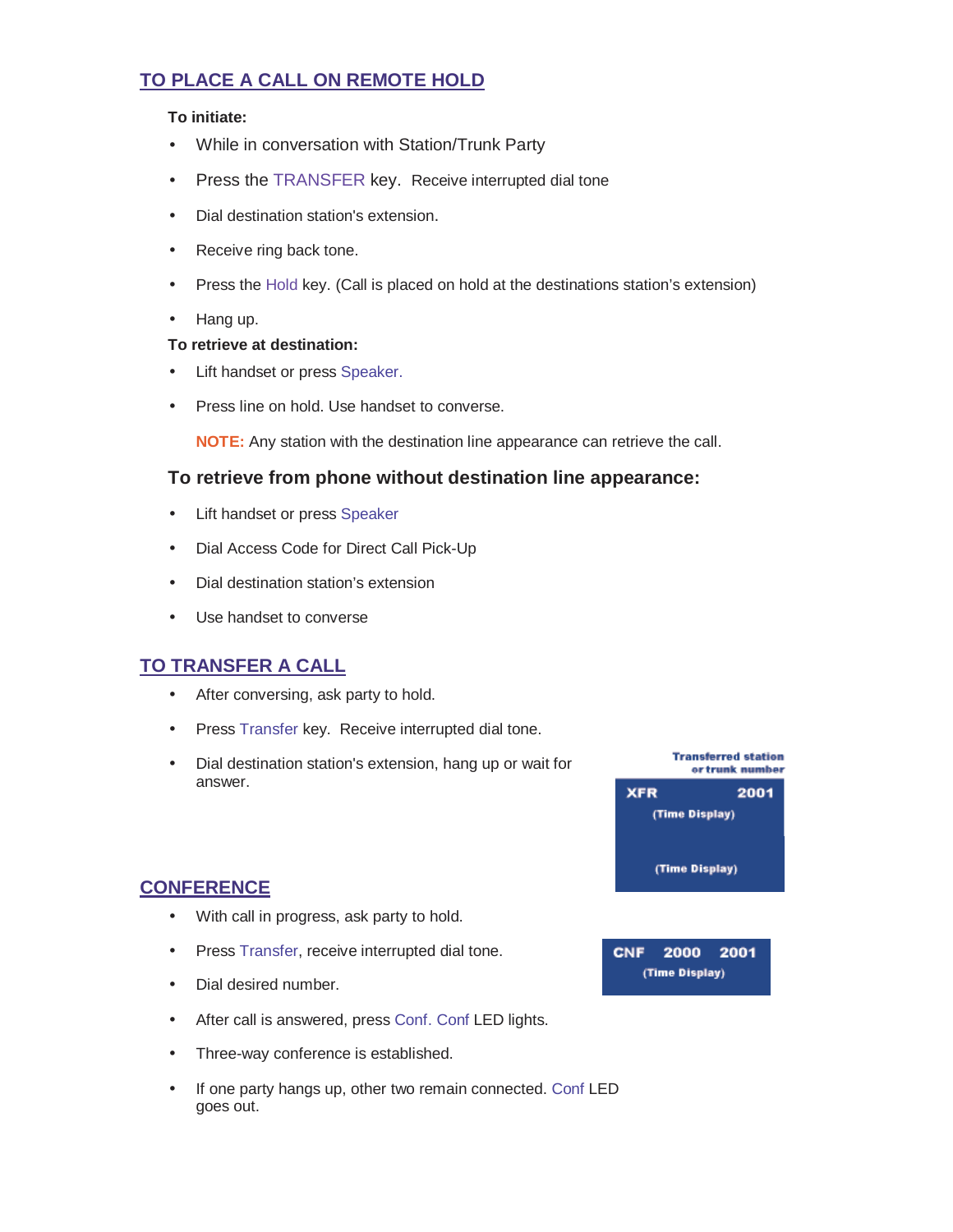## **TO ESTABLISH A BROKER CALL**

- While engaged in a call and wishing to consult a third party, press Transfer. Caller is automatically placed on hold.
- Dial desired party to consult.
- Press Transfer to return to original caller. Third party is automatically placed on hold.
- Repeated depression of the Transfer button allows you to alternate between calls.

**NOTE:** The display indicates connected station or trunk at any given time.

#### **CALL BACK (STATION)**

- Lift handset or press Speaker.
- Dial desired station number and receive busy tone or ring back tone.
- Press Call Back or dial 2 and receive service set tone.
- Restore handset.
- When busy station becomes idle or the station that did not answer initiates or answers a call or accesses a feature and then becomes idle, the setting station is alerted by ring and flashing LED.

## **TO ANSWER A CAMPED-ON CALL**

- While engaged in a call, receive the camp-on indication (one short tone burst). Answer LED flashes.
- Press Answer. Call in progress is placed on hold.
- Connection to camped-on call is established.
- Press Answer to return to original call. Camped-on call is placed on hold.
- Repeated depression of the Answer button allows you to alternate between calls. Display indicates connected station or trunk at any given time.

## **TO SET CAMP-ON (TRANSFER METHOD)**

- With call in progress, ask party to hold. Depress Transfer button, feature dial tone is heard.
- Dial desired station number and receive busy tone.
- Dial 4 and receive service set tone. Camp-on tone (2 tone bursts) is sent to busy station.
- Restore handset.

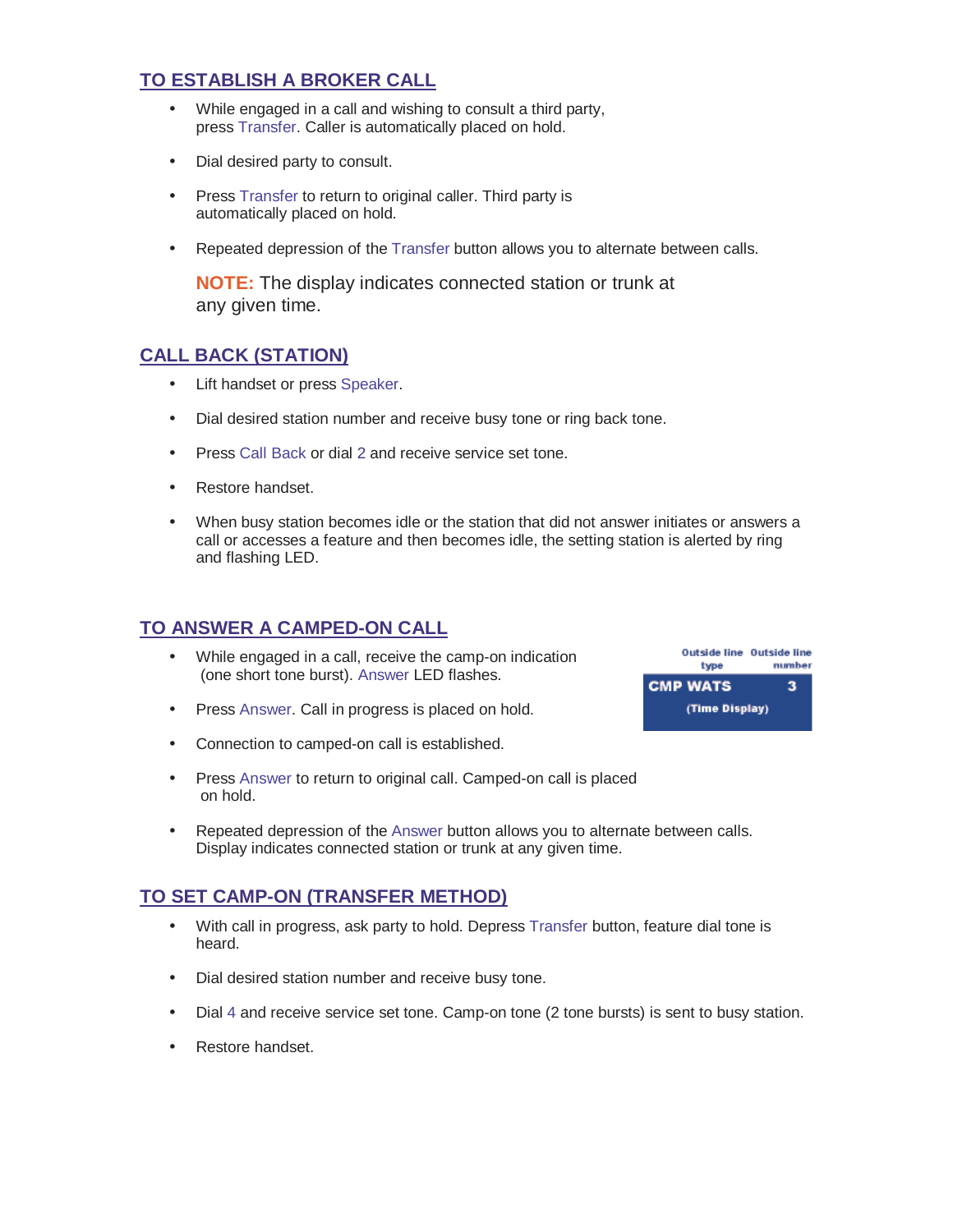## **CAMP-ON (CALL WAITING METHOD)**

Example: Station 2000 is in conversation with 2008. Station 2001 dials 2000, receives busy. Station 2001 can notify station 2000 that call is waiting.

#### **To activate call waiting (Station 2001)**:

- Station 2001 press Speaker. Receive dial tone.
- Dial 2000 and receive busy.
- Press Transfer receive feature dial tone.
- Dial Camp-on (call waiting) access code.

#### **To answer call waiting (Station 2000):**

- Hear burst of tone. LCD display indicates CW and Answer button flashes.
- 2000 presses Answer button and converses with station 2001.

**NOTE:** Station 2000 can alternate between the two parties by pressing Answer button.



(Time Display)

**BUSY** 

**CW SET** 

**Called station** number

**Called station** number

2000

2000

| <b>CW</b> | 2001           |
|-----------|----------------|
|           | (Time Display) |

## **CALL PARK (SYSTEM)**

## **To Park a Call From Terminal With LCD:**

• While connected to a station or trunk, press Transfer and dial the Call Park access code, or press Call Park key. Display shows HLD= (part location number nn=00-19).

**To park a call from terminal without LCD:**

• While call in progress, press Transfer and dial the Call Park access code, or press CALL PARK.

Dial Call Park location number (00-19) and receive service set tone. (If park location is busy, dial the next location number.) Restore handset.

#### **To retrieve a parked call:**

- Dial Call Park local retrieval code and parked call location number (00-19).
- Station user is connected to parked call.

|                | <b>Parked station</b><br>or trunk |  |
|----------------|-----------------------------------|--|
| lLD=nn         | 2000                              |  |
| (Time Display) |                                   |  |
|                |                                   |  |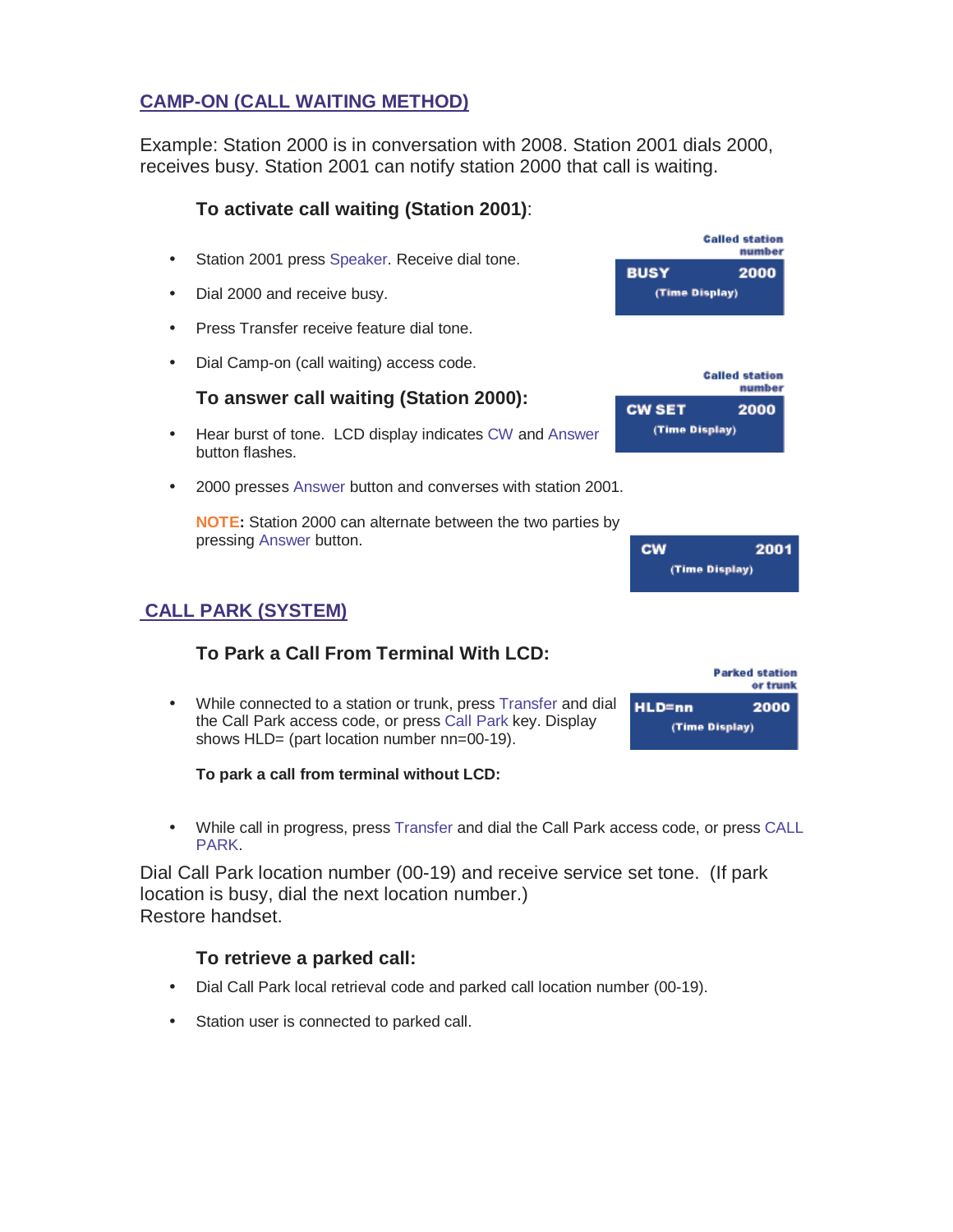## **CALL PICKUP (GROUP)**

#### **When station within pickup group rings:**

- Lift handset.
- Press CALL PICKUP or dial Call Pickup access code (may be stored on-one-touch speed calling key).
- Connection to calling party is established.

## **CALL PICKUP (DIRECT)**

- Lift handset.
- Press Call Pickup Direct. Lift handset. Key or dial Call Pickup Direct access code (may be stored on one-touch key).
- Dial extension number to be picked up.
- Connection to calling party is established.

#### **OUTSIDE LINE QUEUING (FROM EXTENSION DIAL TONE)**

#### **If outside line is busy**

- Press Speaker of lift handset dial outgoing access code (e.g.9).
- Receive Busy indication. Press Call Back key. Call is placed in queue for next available Outside Line.
- Replace handset.
- When Outside Line is available, setting station is alerted by ringing and flashing red LED.
- Press Speaker or lift handset. Dial tone is heard. Dial desired number. (No outgoing access code needed.)

#### **TIMED QUEUING (OUTSIDE LINE ONLY)**

- Press Speaker, receive dial tone.
- Dial Outside Line access code and desired number.
- Receive busy tone or ring no answer from distant end.
- Press Call Back key, LED flashes, leave speaker on.
- The desired number is automatically redialed.
- Pick up handset and converse.

**NOTE:** When station is in Timed Queue mode callers receive busy indication.

|                | <b>Called</b><br>station | Calling<br>party |
|----------------|--------------------------|------------------|
|                | <b>PCK 2000</b>          | 2001             |
| (Time Display) |                          |                  |

|                | <b>Called</b><br>station | Calling<br>party |
|----------------|--------------------------|------------------|
|                | <b>PCK 2000</b>          | 2001             |
| (Time Display) |                          |                  |

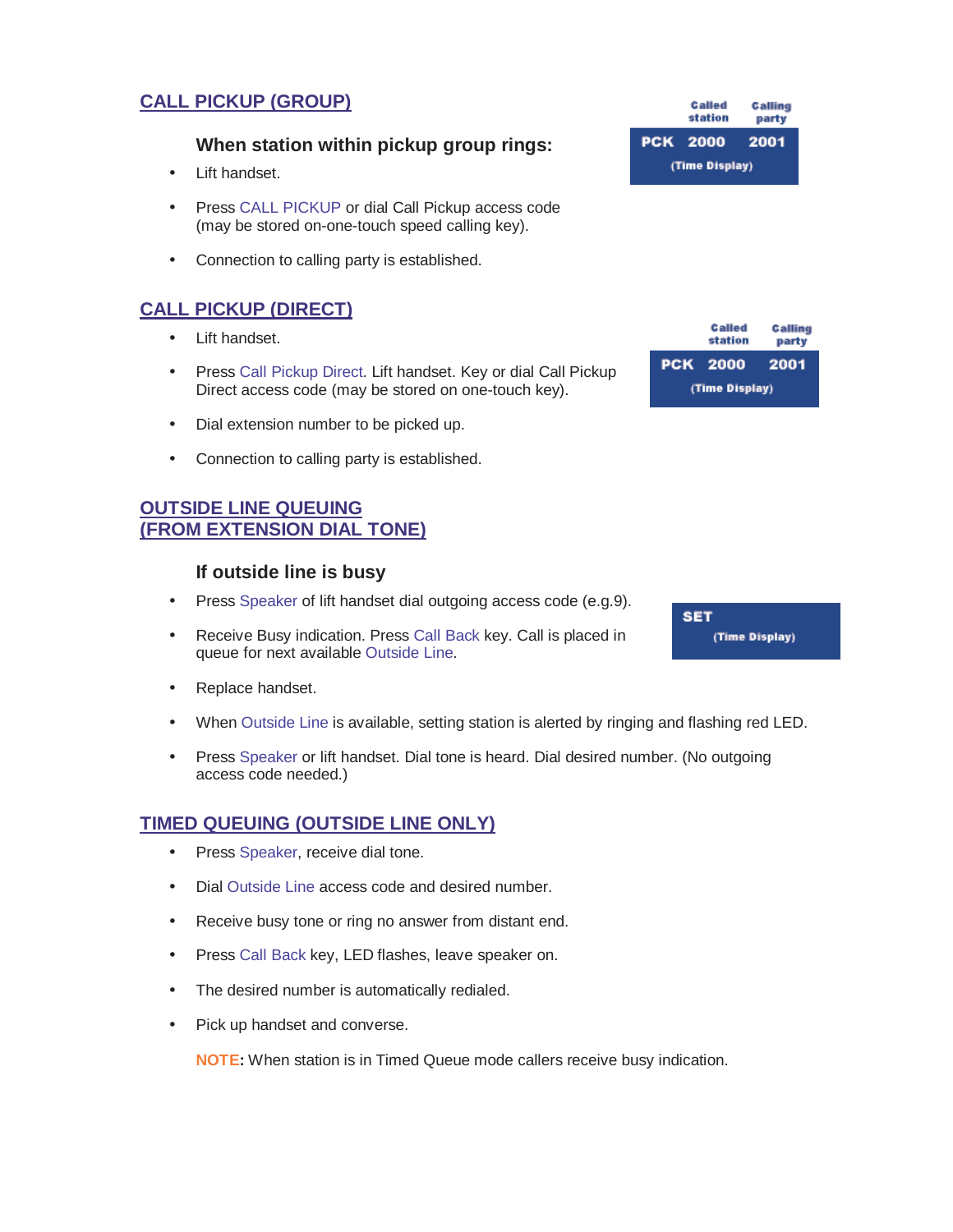## **EXECUTIVE OVERRIDE**

#### **If called station is busy:**

• Press OVERRIDE key and converse.

**NOTE:** Interrupted parties receive warning tone.

#### **LAST NUMBER REDIAL**

#### **To recall the last number dialed:**

- Press Redial. Receive special dial tone.
- Press #. The number dialed will be redialed and displayed.

**NOTE:** Each time the Redial key is pressed the numbers dialed for the last five calls are displayed sequentially.

## **CID CALL BACK**

#### **To search, call back, or erase a Calling Number using soft-keys:**

- Lift the handset or press Speaker key.
- Press MESSAGE key.
- Press Search soft key to search for desired number.
- Press CB soft key to call back desired number.
- Press Erase soft key to erase desired number.

#### **To search, call back, or erase a Calling Number without usingsoft-keys:**

- Lift the handset or press Speaker key.
- Press MESSAGE key.
- Dial 1 to search for desired number.
- Dial 2 to call back desired number.
- Dial 3 to erase desired number.

| Override<br><b>Station</b> |               | Overridden |
|----------------------------|---------------|------------|
|                            | OVR 2000 2001 |            |
| (Time Display)             |               |            |

| REDIAL[#]/SPEED[ ]-1 |
|----------------------|
| 2001                 |
| REDIAL[#]/SPEED[]-1  |
| 2001                 |
| Last Number Dialed   |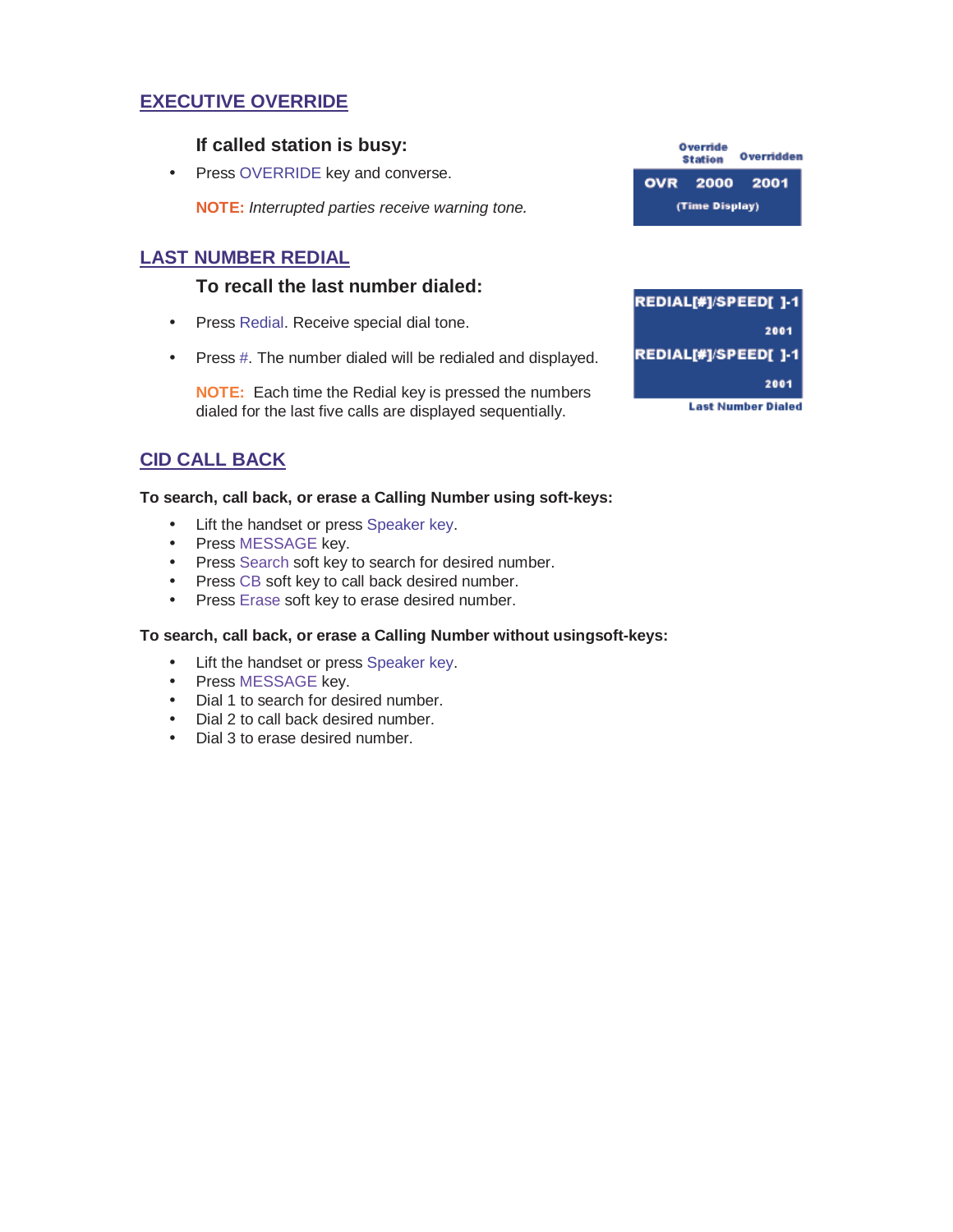## **CALL FORWARDING-ALL CALLS**

#### **To Set:**

- Press Speaker. Receive dial tone.
- Press F-A or dial Call Forwarding access code. Receive special dial tone.
- Dial destination station or external telephone number. Receive service set tone.
- FWD LED lights (at your station if FD-A key was used).
- Press Speaker. Call Forwarding for all calls is set.

#### **To verify (with 16 or 32-button Dterm):**

- Press Speaker. Receive extension dial tone.
- Press FD-A or dial Call Forward-All access code.
- Display indicates the station number calls are forwarded to.

**NOTE:** If recipient station is a 16- or 32-button Dterm, LCD displays:

#### **To cancel:**

- Press Speaker. Receive dial tone. Press FD-A plus \* or dial Call Forwarding cancel code. Receive service set tone. LED goes out at your station (or the Dterm of the sub line station).
- Press Speaker.

## **CALL FORWARDING BUSY**

#### **To set:**

- Press Speaker. Receive dial tone.
- Press FD-B or dial Call Forwarding Busy access code. Receive special dial tone.
- Dial destination station or external telephone number. Receive service set tone.
- FD-B LED lights (at your station or at the Dterm of the sub line station you are setting).
- Press Speaker. Call Forwarding Busy is set.



|                | <b>Forwarding</b><br>station |  |
|----------------|------------------------------|--|
| <b>FWD</b>     | 2000                         |  |
| (Time Display) |                              |  |

|                | <b>Forwarding</b><br>station |  |  |  |
|----------------|------------------------------|--|--|--|
| <b>FWD</b>     | 2000                         |  |  |  |
| (Time Display) |                              |  |  |  |

**CNCL** (Time Display)

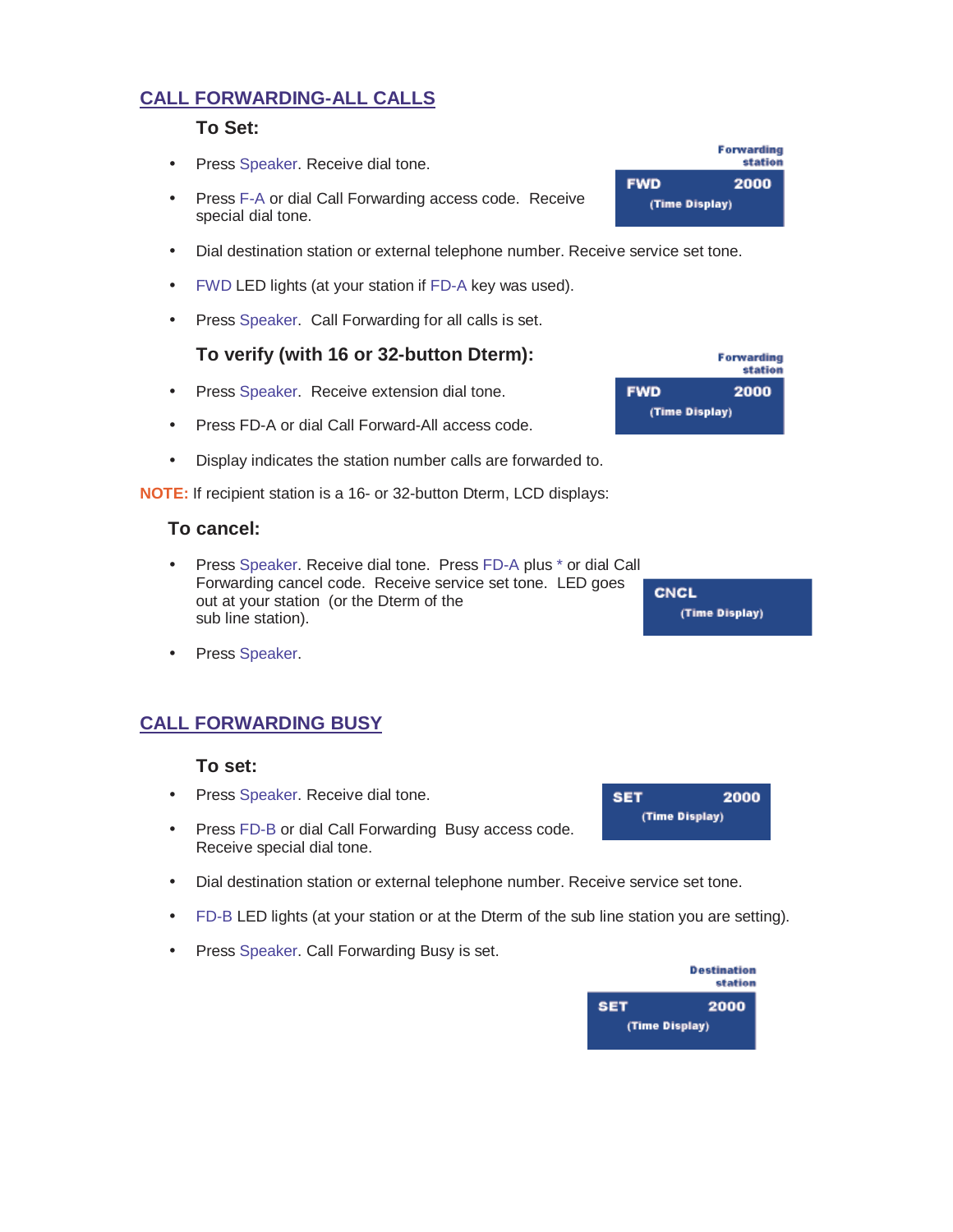## **To verify (with Display Phone):):**

• Press Speaker. Receive dial tone.

Press FD-B or dial Call Forwarding Busy access code.

• Display indicates the station number calls are forwarded to.

**NOTE:** If recipient station is a 16 or 32-button Dterm, LCD displays:

#### **To cancel:**

- Press Speaker. Receive dial tone.
- Press FD-B plus \* or dial Call Forwarding Busy cancel code. Receive service set tone. LED goes out at your station.
- Press Speaker. Call Forwarding is canceled.

## **CALL FORWARDING -NO ANSWER**

#### **To set:**

- Press Speaker. Receive dial tone.
- Press FD-N or dial Call Forwarding No Answer access code. Receive special dial tone.
- Dial destination station or external telephone number. Receive service set tone.

**SET** 

(Time Display)

- FD-N LED lights (at your station if FD-N key was used).
- Press Speaker. Call Forwarding No Answer is set.

#### **To verify:**

- Press Speaker. Receive extension dial tone.
- Press FD-N or dial Call Forwarding-No Answer access code.
- Display indicates destination number of call forward.

**NOTE :** Call Forwarding for Busy and No Answer may be combined depending upon system programming.



**CNCL** (Time Display)

2000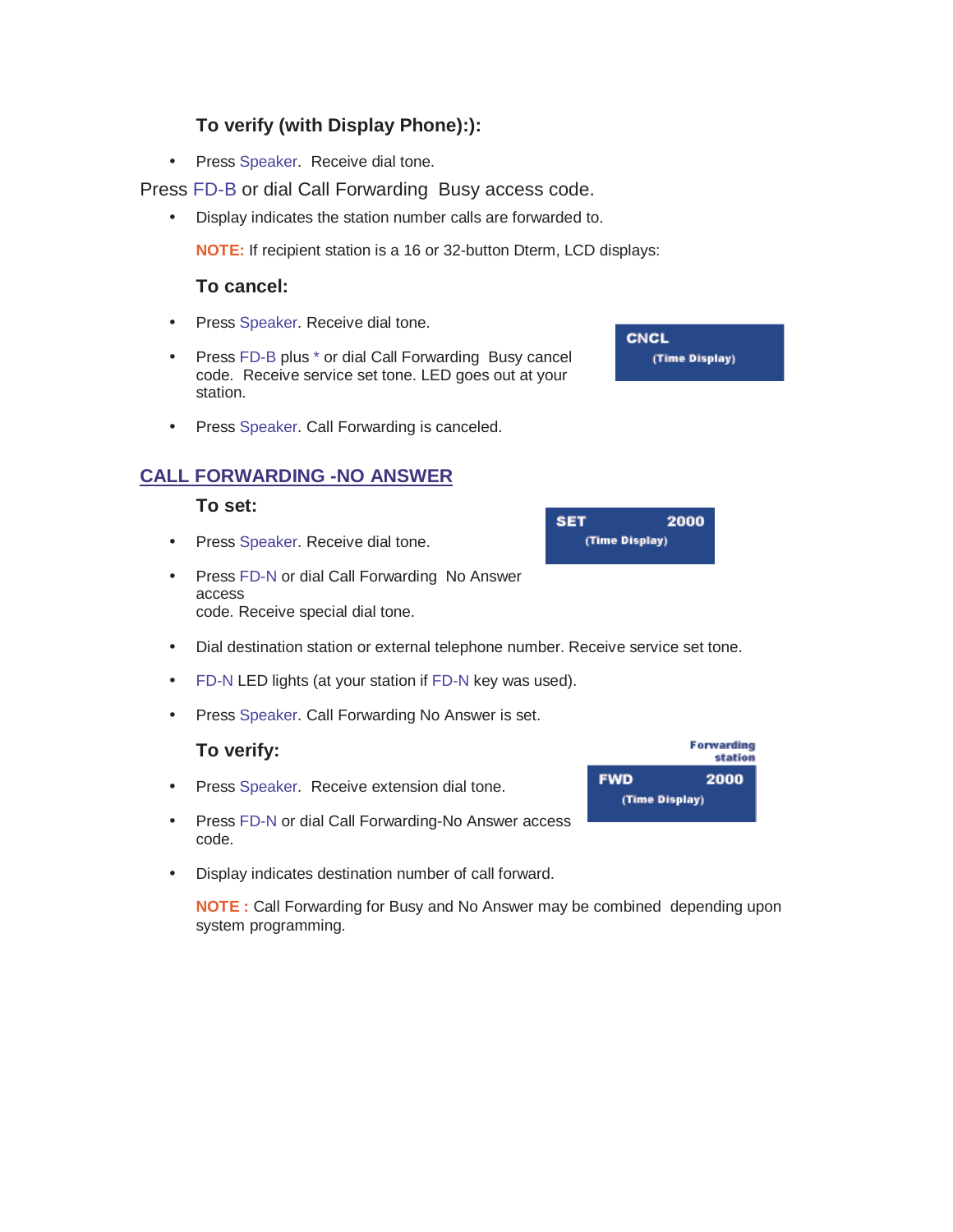## **CALL FORWARDING DESTINATION**

#### **To set:**

- Press Speaker. Receive dial tone.
- Press FD-DS or dial Call Forwarding Destination access code. Receive special dial tone.
- Dial station number to be forwarded to this line. Wait for service set tone.

#### **To cancel:**

- Press Speaker. Receive dial tone.
- Press FD-DC or dial Call Forwarding Destination cancel code.
- Dial station number to cancel.
- Press Speaker. Call Forwarding Destination is canceled.

## **TO SAVE AND REPEAT A NUMBER**

#### **To save**

- Press Speaker.
- Dial desired telephone number.
- Press S & R. Dialed number is now stored. S & R LED lights.

#### **To repeat**

- Press Speaker.
- Press  $S & R$ . D<sup>term</sup> automatically redials the programmed number.
- S & R automatically canceled. LED goes out.

**NOTE:** If saved number is busy or no answer is received, to save it again, press S&R before hanging up.

| SET            | 2000 |
|----------------|------|
| (Time Display) |      |

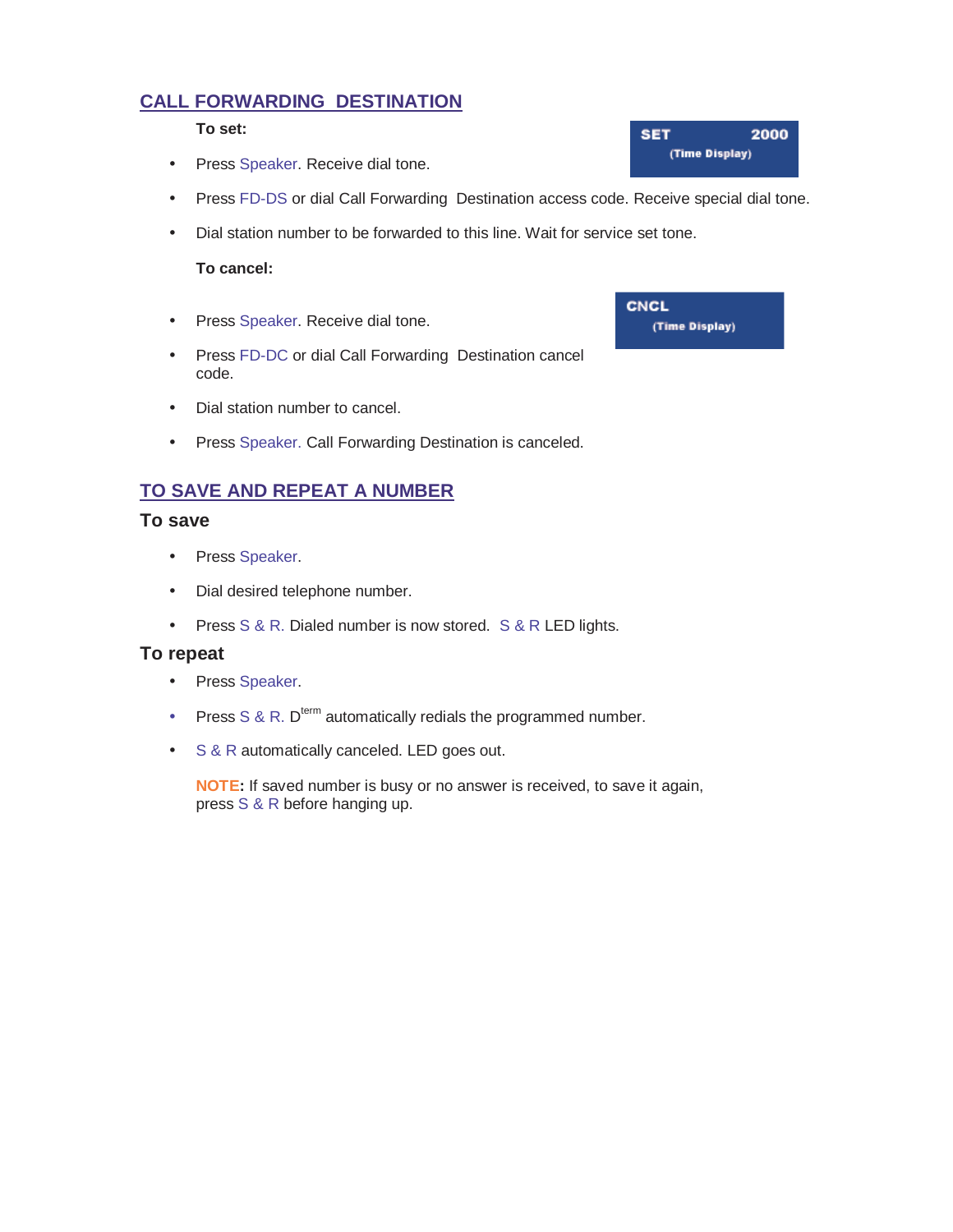#### **INTERNAL ZONE PAGING WITH MEET-ME PAGE**

This allows a system user to page over built-in speaker of  $D<sup>term</sup>$  terminal within the assigned zone or all zones.

Example: Station A can page Station B. When Station B dials answer code, they are connected.

**To page (Station A)**

- Lift Handset. Receive dial tone.
- Dial Internal Paging access code for the desired zone or all zones or press key assigned for desired zone or all zones.
- Page Station B.
- Remain off hook.

#### **To answer (Station B)**

• Station B dials Meet-Me answer code, and they are immediately connected.

**NOTE:** Access to feature is based on data assignment.

## **BOSS/SECRETARY CALLING**

#### **Secretary**

- Lift handset, press boss' ringing line. Ask calling party to hold.
- Press boss' line again. Voice Call is automatically established.
- Announce the call to the boss.

#### **If boss accepts call**

- Secretary replaces handset.
- Boss lifts handset, presses flashing line. **If boss refuses call**
- Secretary presses Transfer key to return to calling party.

**NOTE:** Access to feature is based on data assignment.







(Time Display)

**Paging Station** 2000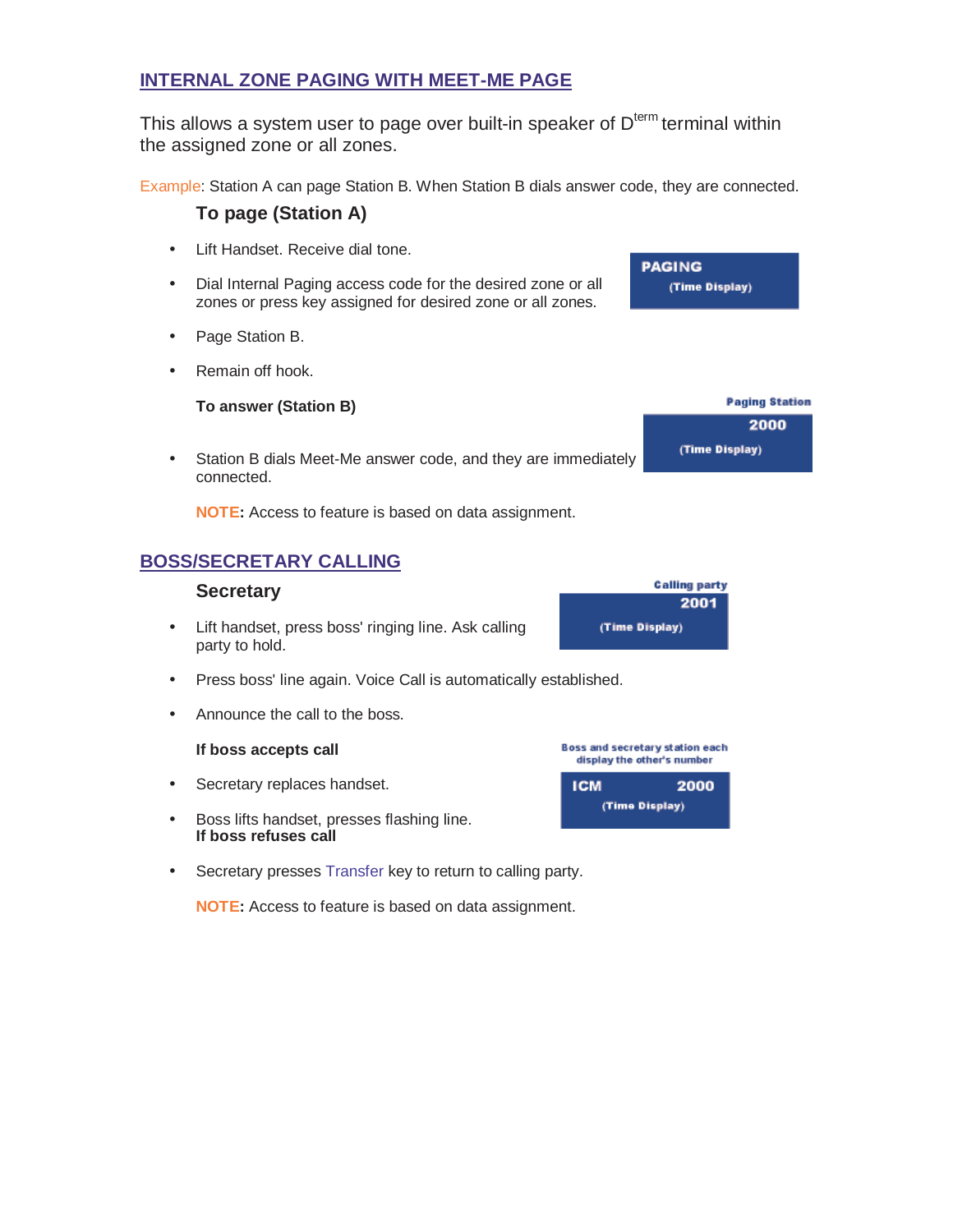## **BOSS/SECRETARY OVERRIDE**

Example: Station 2000 is boss, Station 2001 is secretary. Boss is connected to 2003. Incoming call on Outside line connects to secretary, but is intended for boss.

#### **Secretary**

- Lift handset to answer Outside line, ask caller to hold.
- Press Boss' line. Outside line is placed on hold, Boss hears burst of tone and Boss' Answer key flashes.

#### **Boss**

• Hears burst of tone, Answer key flashes. LCD display indicates:

#### Option 1

- Boss presses Answer and converses with secretary. Outside line is placed on hold.
- Secretary hangs up. Boss is connected to Outside line.
- Boss can alternate between the two parties by pressing Answer.

#### Option 2

- Boss does not respond to burst of tone, secretary presses Transfer key.
- Secretary is connected to Outside line.

#### Option 3

- Boss presses Answer and converses with Secretary. Outside line is placed on hold.
- Secretary is return to Outside line.

#### **DO NOT DISTURB**

- Press Speaker Receive dial tone.
- Press DND or dial DND access code. LED lights. **To cancel**
- Press Speaker Receive dial tone.
- Press DND. LED goes out.





**Boss' station** 

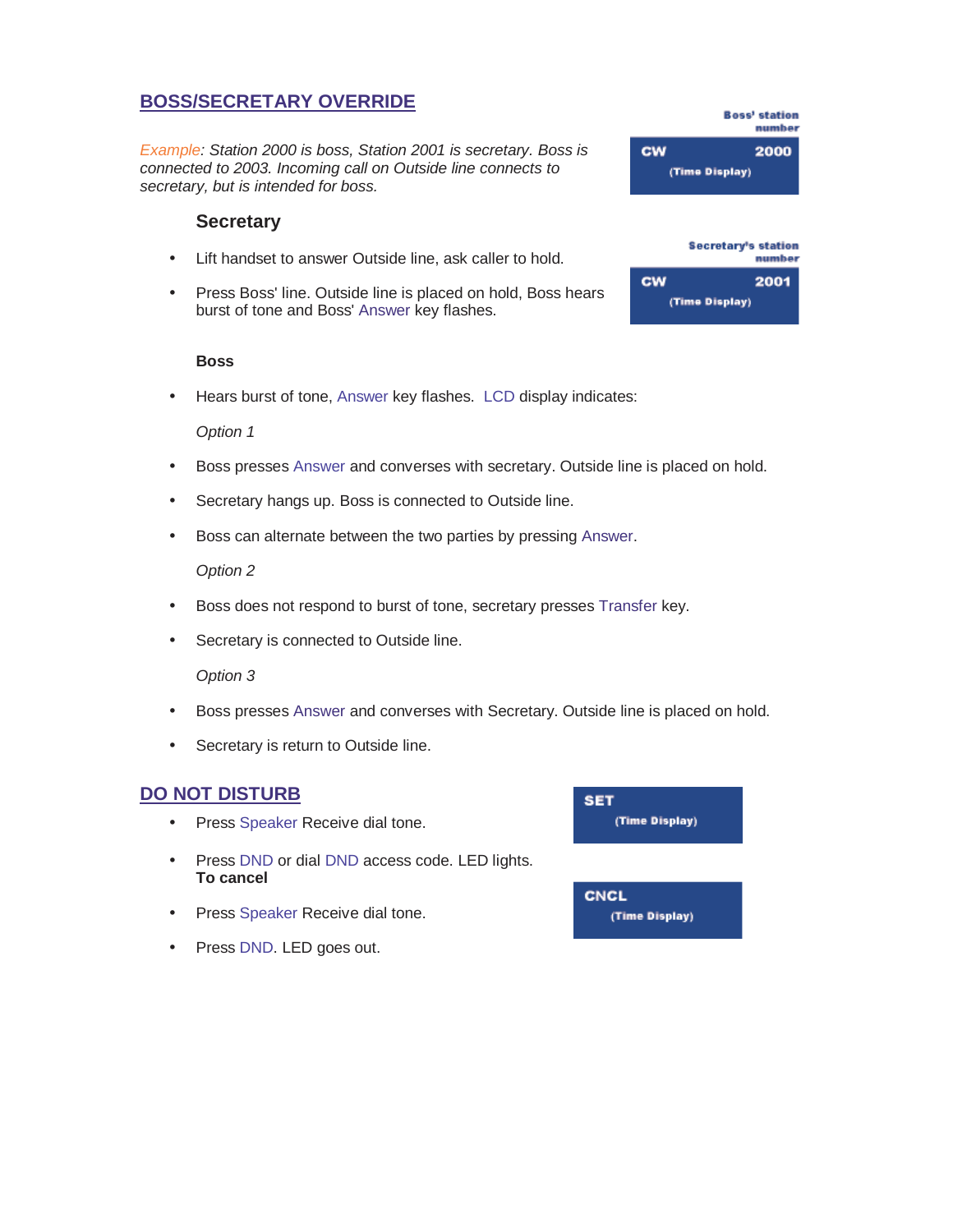## **TIMED REMINDER**

Example: Station 2000 wants to be reminded of a 9:00 a.m. meeting.

#### **To set**

- Press Speaker.
- Press Timed Reminder key or dial Timed Reminder access code.
- Dial the desired reminder time in military format, receive set tone. At 9:00 a.m. on the same day you will receive a reminder call. Upon answering you will hear music source if available. **To cancel**
- Press Speaker. Receive dial tone.
- Press Timed Reminder key and # or dial Timed Reminder access code.
- Receive set tone.
- Press Speaker key.

#### **PRIVACY RELEASE**

Example: D<sup>term</sup> Station B is engaged in a conversation, and allows  $D<sup>term</sup>$  Station A to enter the call in progress.

- Station 2000, while engaged in conversation, presses Conf key. Conf key flashes.
- Station 2001 lifts handset or presses Speaker.
- Station 2001 presses the line appearance of Station 2000.
- A three-way conference is established.

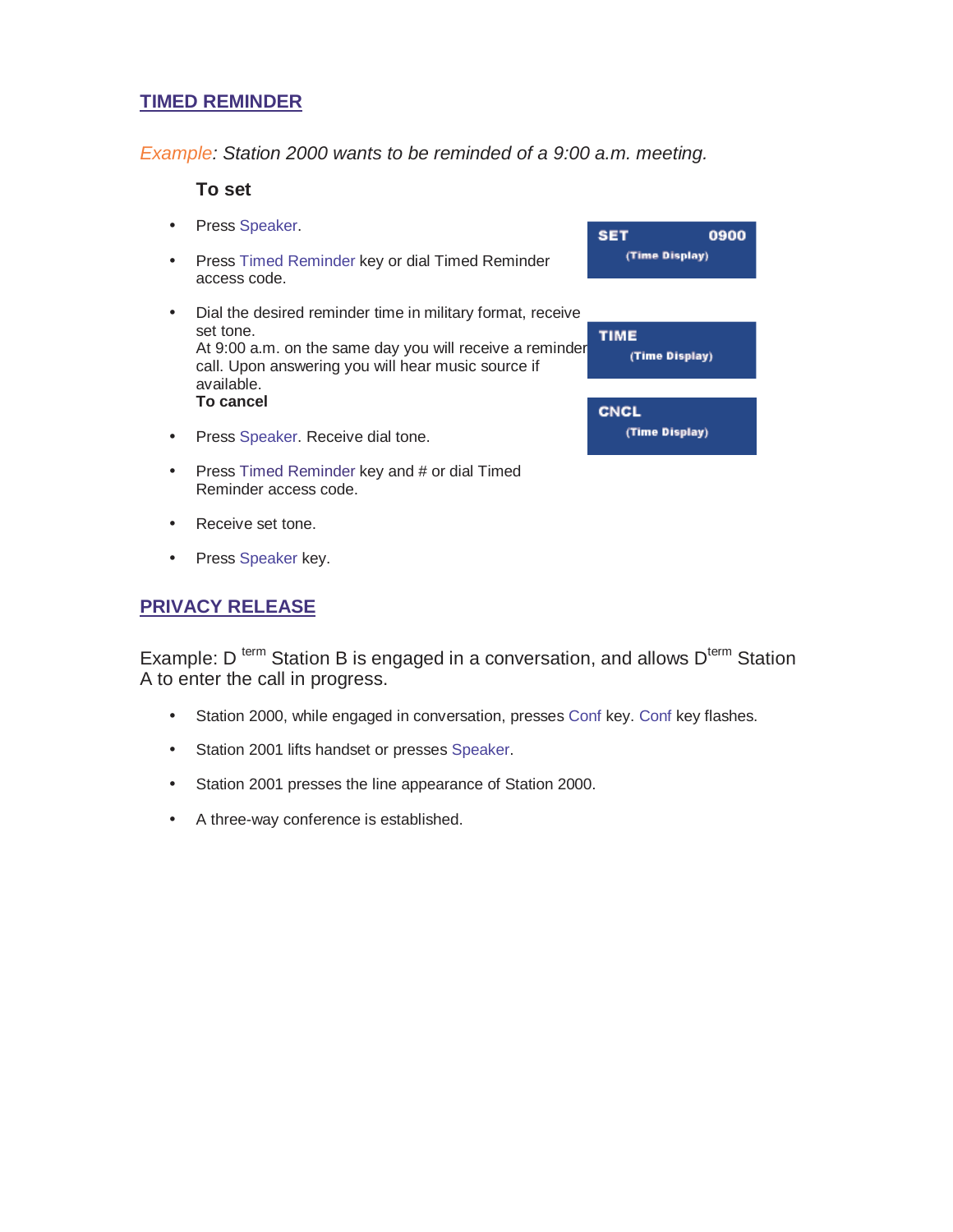## **RETURN MESSAGE SCHEDULE**

#### NOTE: With Display D<sup>term</sup>

Allows station user to register a return schedule when leaving the office and have the schedule display on the calling D<sup>term</sup> LCD.

#### **To set**

- Station Speaker. Receive dial tone.
- Dial Return Schedule access code.
- Dial the number corresponding to desired message.

| <b>Dial</b> | <b>Message</b>  |       |
|-------------|-----------------|-------|
|             | <b>IN:BACK</b>  | HH:MM |
|             | <b>OUT:BACK</b> | HH:MM |
| 2           | AWAY:BACK       | MM:DD |
| 3           | <b>VACATION</b> | MM:DD |

- If 0 or 1: dial desired military time.
- If 2 or 3: dial month and day. Example: June 24=0624.
- Receive dial tone.
- Press Speaker.

#### **To cancel**

- Press Speaker. Receive dial tone.
- Dial Return Message schedule cancel code.
- Receive set tone.
- Press Speaker.

**NOTE:** Access to feature is based on data assignment.

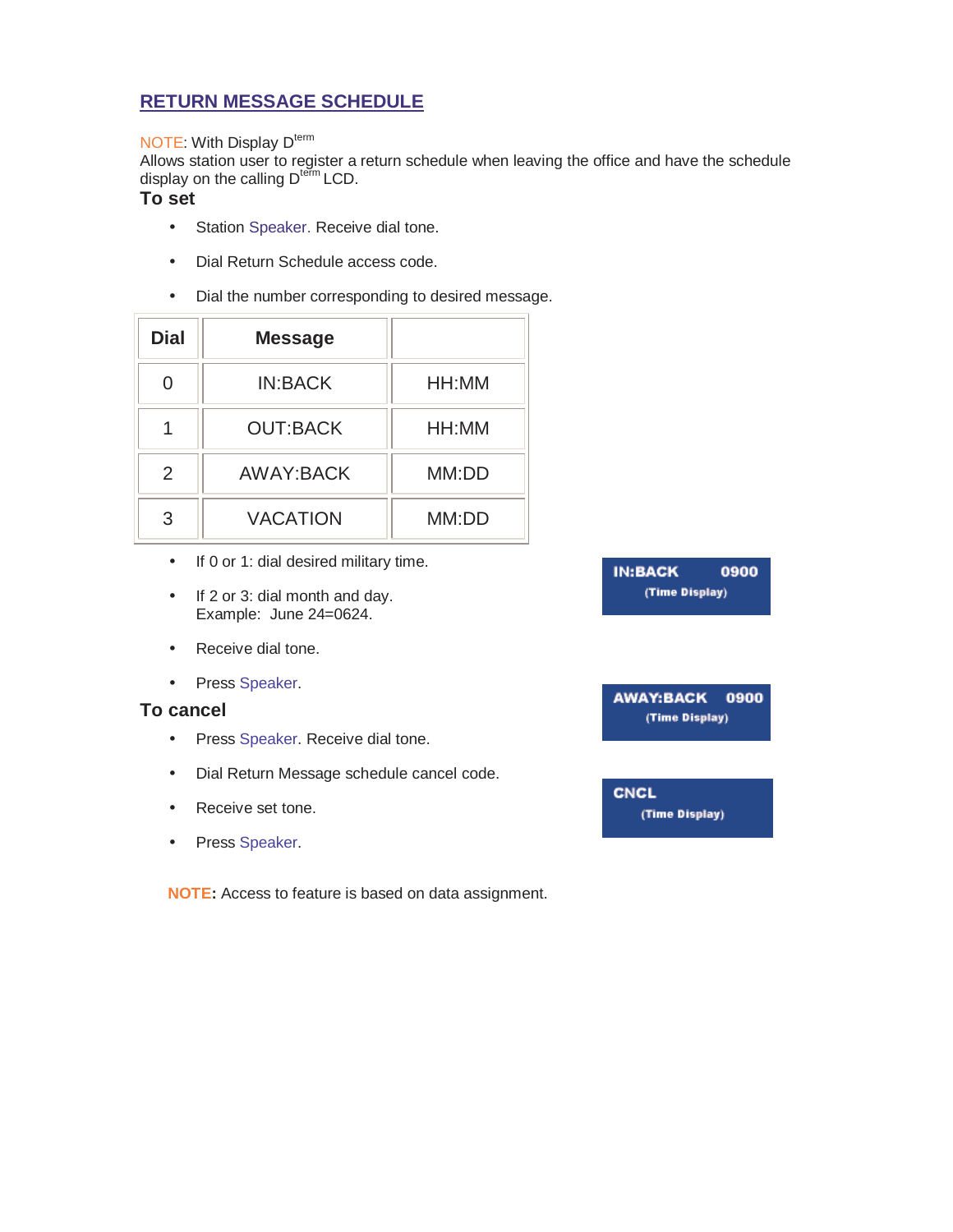## **NAME DISPLAY**

#### NOTE: Display D<sup>term</sup>

A name with up to 8 characters can be entered to display the name on other  $D<sup>term</sup>$  telephones when making a call.

- Press Speaker Receive dial tone.
- Dial the Name Assignment access code and receive special dial tone.
- Using the keypad, depress the key with the desired letter to display the first letter on the key. The display will indicate the numerical designation. Subsequent depressions will advance through the letters on that key. The following TABLE can be used as a guide to indicate the key and the number of depressions required to display numbers, letters, spaces and periods.



- When the desired letter is displayed, depression of the Transfer key will change the letter to a lower case letter (default is upper case). Depress the Hold key to enter that letter and advance to the next entry.
- Repeat the previous two steps until the desired name is displayed and entered.
- Press Speaker.

For example, to enter "Paul":

|                                        |  |  |  | 7   7   HOLD   2   2   TRF   HOLD |
|----------------------------------------|--|--|--|-----------------------------------|
| $8 8 8 $ TRF HOLD                      |  |  |  |                                   |
| $5 \mid 5 \mid 5 \mid 5 \mid$ TRF HOLD |  |  |  |                                   |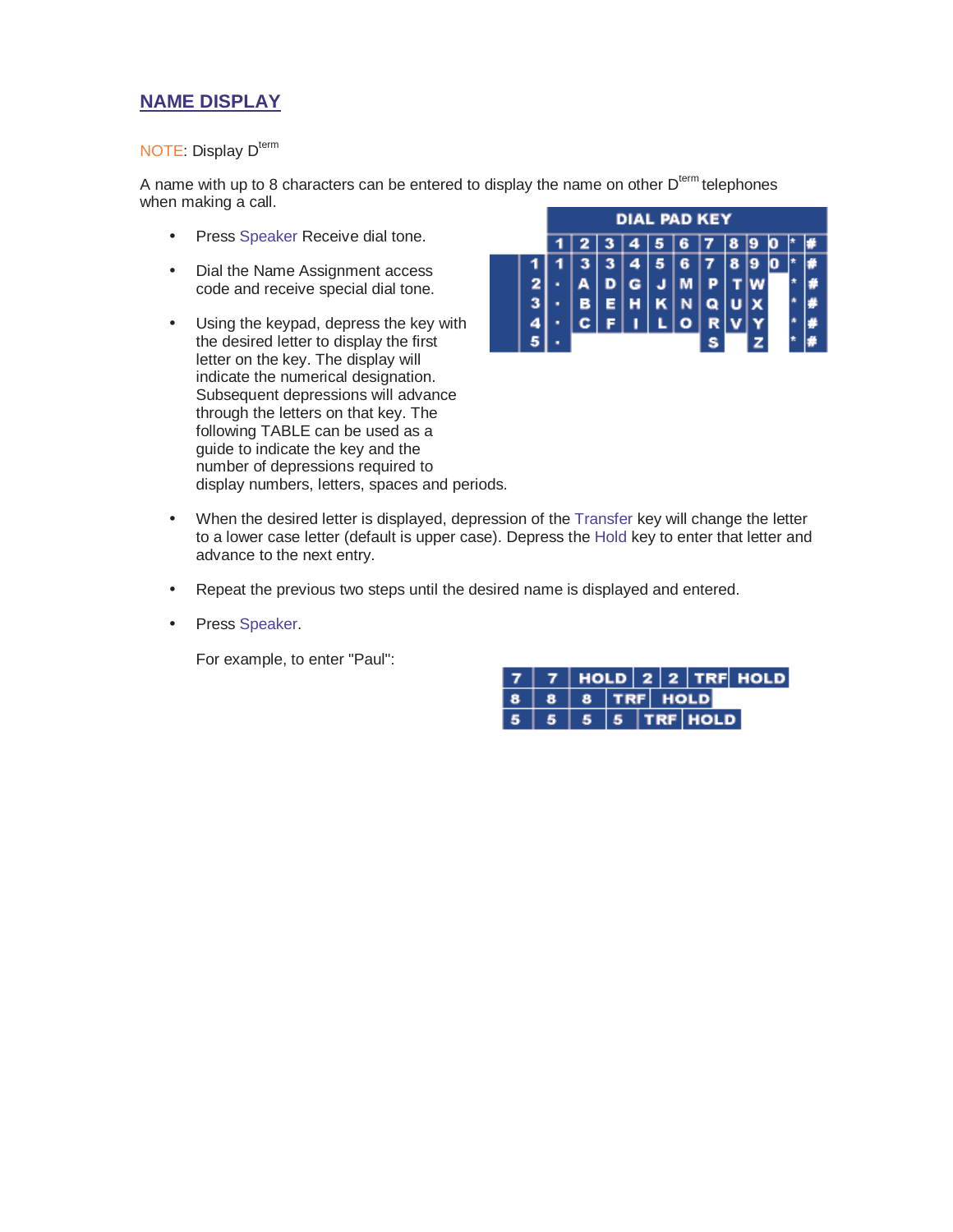## **QUICK REFERENCE GUIDE**

| <b>Outside Line</b>                                                                                         |                               | 9                          |
|-------------------------------------------------------------------------------------------------------------|-------------------------------|----------------------------|
| <b>Queuing-Outside Line</b><br><b>Call Back</b>                                                             | <b>Set</b><br><b>Cancel</b>   | $*1$<br># 1                |
| <b>Call Forwarding-All Calls</b>                                                                            | <b>Entry</b><br><b>Cancel</b> | $*5$<br># 5                |
| <b>Call Forwarding-No Answer/Busy Line</b>                                                                  | <b>Entry</b><br><b>Cancel</b> | $*6$<br># 6                |
| <b>Call Forwarding-Destination</b>                                                                          | <b>Entry</b><br><b>Cancel</b> | $*7$<br>#7                 |
| <b>Do Not Disturb</b>                                                                                       | <b>Set</b><br><b>Cancel</b>   | $*8$<br># 8                |
| <b>Last Number Redial</b>                                                                                   |                               | * *                        |
| <b>Account Code</b>                                                                                         | <b>Entry</b>                  | $*$ #                      |
| <b>Station Speed Dialing</b>                                                                                | <b>Originate</b>              | # *                        |
| <b>System Speed Dialing</b>                                                                                 | <b>Originate</b>              | ##                         |
| <b>Operator Call</b>                                                                                        |                               | $\boldsymbol{0}$           |
| <b>Call Hold</b>                                                                                            |                               | 11                         |
| <b>Internal Zone Paging Group 0</b><br><b>Group 1</b><br><b>Group 2</b><br><b>Group 3</b><br><b>Group 4</b> | <b>Page</b>                   | 50<br>51<br>52<br>53<br>54 |